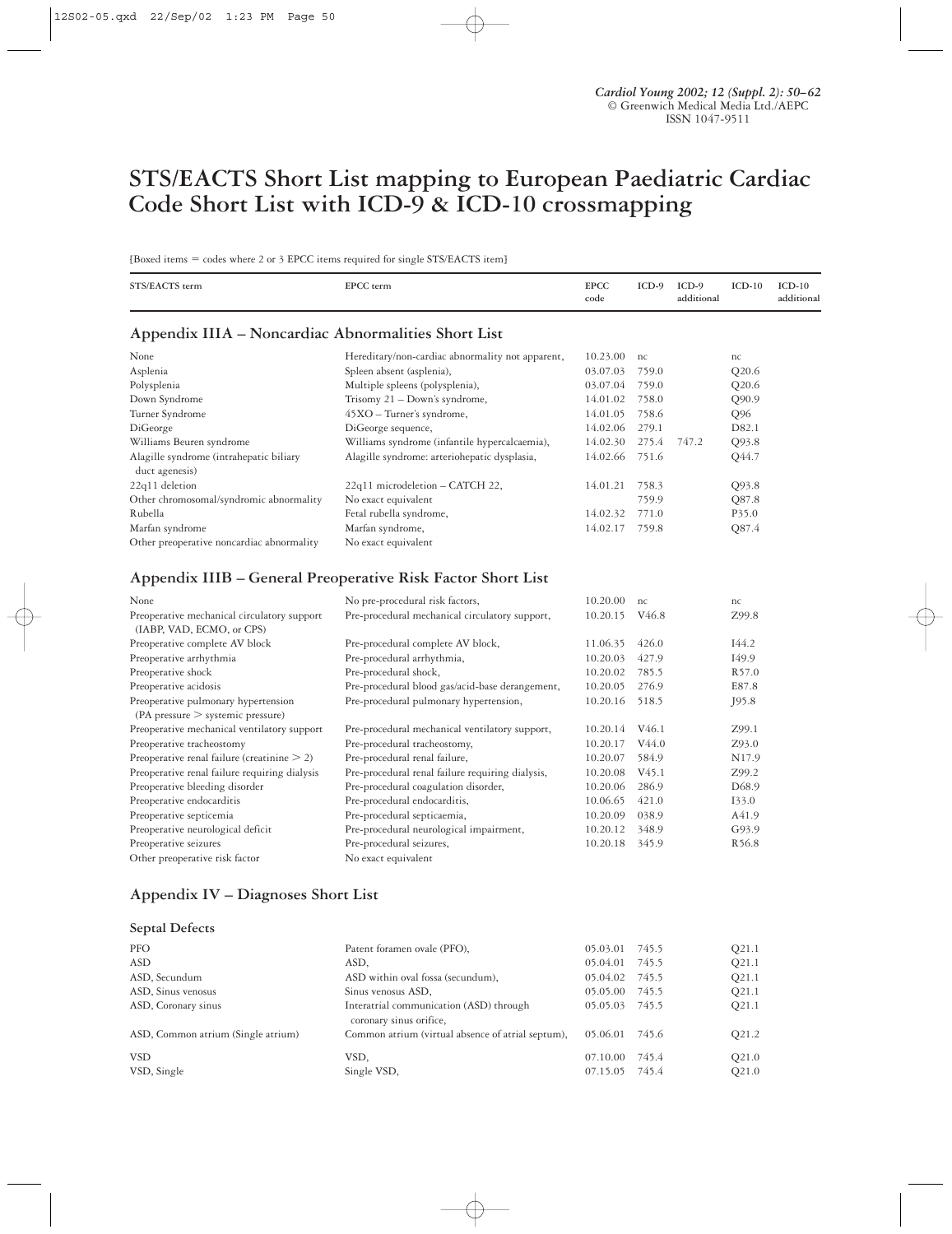| STS/EACTS term                                                                                           | EPCC term                                                                                   | <b>EPCC</b><br>code  | $ICD-9$        | ICD-9<br>additional | $ICD-10$       | $ICD-10$<br>additional |
|----------------------------------------------------------------------------------------------------------|---------------------------------------------------------------------------------------------|----------------------|----------------|---------------------|----------------|------------------------|
| VSD, Multiple<br>VSD, Type 1 (Subarterial) (Supracristal)<br>(Conal septal defect) (Infundibular)        | Multiple VSDs,<br>Subarterial VSD,                                                          | 07.15.04<br>07.12.00 | 745.4<br>745.4 |                     | Q21.0<br>Q21.0 |                        |
| VSD, Type 2 (Perimembranous)<br>(Paramembranous) (Conoventricular)                                       | Perimembranous VSD,                                                                         | 07.10.01             | 745.4          |                     | Q21.0          |                        |
| VSD, Type 3 (Inlet), (AV Canal type)                                                                     | Inlet VSD,                                                                                  | 07.14.05             | 745.4          |                     | Q21.0          |                        |
| VSD, Type 4 (Muscular)                                                                                   | Muscular VSD,                                                                               | 07.11.01             | 745.4          |                     | Q21.0          |                        |
| VSD, Type: Gerbode type (LV-RA<br>communication)                                                         | Communication between LV-RA<br>(Gerbode defect),                                            | 07.14.02             | 745.4          |                     | Q21.0          |                        |
| AVC (AVSD)                                                                                               | Atrioventricular septal defect,                                                             | 06.06.00             | 745.6          |                     | Q21.2          |                        |
| AVC (AVSD), Complete (CAVSD)                                                                             | AVSD: atrial & ventricular components (complete),                                           | 06.06.09             | 745.6          |                     | Q21.2          |                        |
| AVC (AVSD), Intermediate (transitional)                                                                  | AVSD: atrial & ventricular components + separate<br>AV valves ("intermediate"),             | 06.06.10             | 745.6          |                     | Q21.2          |                        |
| AVC (AVSD), Partial (incomplete)<br>(PAVSD) (ASD, Primum)                                                | AVSD: isolated atrial component (primum ASD),                                               | 06.06.01             | 745.6          |                     | Q21.2          |                        |
| AP window (aortopulmonary window)                                                                        | Aortopulmonary window,                                                                      | 09.04.01             | 745.0          |                     | Q21.4          |                        |
| Pulmonary artery origin from ascending<br>aorta (hemitruncus)                                            | Pulmonary artery from ascending aorta<br>(hemitruncus),                                     | 09.09.08             | 747.3          |                     | Q25.7          |                        |
| Truncus arteriosus                                                                                       | Common arterial trunk,                                                                      | 09.01.01             | 745.0          |                     | Q20.0          |                        |
| Truncal valve insufficiency                                                                              | Truncal valvar regurgitation,                                                               | 09.02.03             | 746.9          |                     | $Q$ 24.8       |                        |
| Pulmonary venous anomalies                                                                               |                                                                                             |                      |                |                     |                |                        |
| Partial anomalous pulmonary venous<br>connection (PAPVC)                                                 | Partially anomalous pulmonary venous<br>connection(s),                                      | 04.07.01             | 747.4          |                     | Q26.3          |                        |
| Partial anomalous pulmonary venous<br>connection (PAPVC), Scimitar                                       | Partially anomalous pulmonary venous<br>connections: Scimitar syndrome,                     | 01.01.16             | 747.4          |                     | Q26.8          |                        |
| Total anomalous pulmonary venous<br>connection (TAPVC)                                                   | Totally anomalous pulmonary venous<br>connection,                                           | 04.08.05             | 747.4          |                     | Q26.2          |                        |
| Total anomalous pulmonary venous connection<br>(TAPVC), Type 1 (supracardiac)                            | Totally anomalous pulmonary venous<br>connection - supracardiac,                            | 04.06.00             | 747.4          |                     | Q26.2          |                        |
| Total anomalous pulmonary venous connection<br>(TAPVC), Type 2 (cardiac)                                 | Totally anomalous pulmonary venous<br>connection - intracardiac,                            | 04.08.10             | 747.4          |                     | Q26.2          |                        |
| Total anomalous pulmonary venous connection                                                              | Totally anomalous pulmonary venous                                                          | 04.08.20             | 747.4          |                     | Q26.2          |                        |
| (TAPVC), Type 3 (infracardiac)<br>Total anomalous pulmonary venous connection<br>(TAPVC), Type 4 (mixed) | connection - infracardiac,<br>Totally anomalous pulmonary venous<br>connection – mixed,     | 04.08.30             | 747.4          |                     | Q26.2          |                        |
| Cor triatriatum                                                                                          | Cor triatriatum (divided left atrium),                                                      | 05.02.01             | 746.8          |                     | Q24.2          |                        |
| Pulmonary venous stenosis                                                                                | Pulmonary vein stenosis,                                                                    | 04.08.91 747.4       |                |                     | Q26.8          |                        |
| Systemic venous anomalies                                                                                |                                                                                             |                      |                |                     |                |                        |
| Systemic venous anomaly<br>Systemic venous obstruction                                                   | Systemic vein abnormality - congenital,<br>Systemic vein obstruction,                       | 04.05.00<br>10.30.09 | 747.4<br>459.2 |                     | Q26.9<br>I87.1 |                        |
| <b>Right heart lesions</b>                                                                               |                                                                                             |                      |                |                     |                |                        |
| TOF                                                                                                      | Tetralogy of Fallot,                                                                        | 01.01.01             | 745.2          |                     | Q21.3          |                        |
| TOF, AVC (AVSD)<br>TOF, Absent Pulmonary Valve                                                           | AV septal defect and Tetralogy of Fallot,<br>Absent pulmonary valve syndrome - Fallot-type, | 01.01.20<br>09.05.25 | 745.6<br>746.8 | 745.2<br>746.0      | Q21.2<br>Q24.8 | Q21.3<br>Q22.3         |
| Pulmonary atresia                                                                                        | Pulmonary atresia,                                                                          | 09.05.11             | 746.0          |                     | Q22.0          |                        |
| Pulmonary atresia, IVS                                                                                   | Pulmonary atresia $+$ intact ventricular septum,                                            | 01.01.07             | 746.0          |                     | Q22.0          |                        |
| Pulmonary atresia, IVS + Coronary<br>artery anomalies                                                    | Pulmonary atresia $+$ intact ventricular septum,<br>Coronary arterial abnormality,          | 01.01.07<br>09.46.00 | 746.0<br>746.8 |                     | Q22.0<br>Q24.5 |                        |
| Pulmonary atresia, VSD (including TOF, PA)                                                               | Pulmonary atresia + VSD (including Fallot type),                                            | 01.01.06             | 745.2          |                     | Q21.3          |                        |
| Pulmonary atresia - VSD - MAPCA                                                                          | Pulmonary atresia $+$ VSD $+$ "MAPCA"(s),                                                   | 01.01.25             | 745.2          | 747.9               | Q21.3          | Q27.8                  |
| (pseudotruncus)<br>MAPCA(s) (major aortopulmonary<br>collateral[s]) (without PA-VSD)                     | Systemic to pulmonary collateral artery (MAPCA),                                            | 09.08.01             | 747.9          |                     | Q27.8          |                        |
| Ebstein's anomaly                                                                                        | Ebstein's malformation of tricuspid valve,                                                  | 06.01.34 746.2       |                |                     | Q22.5          |                        |

 $\bigoplus$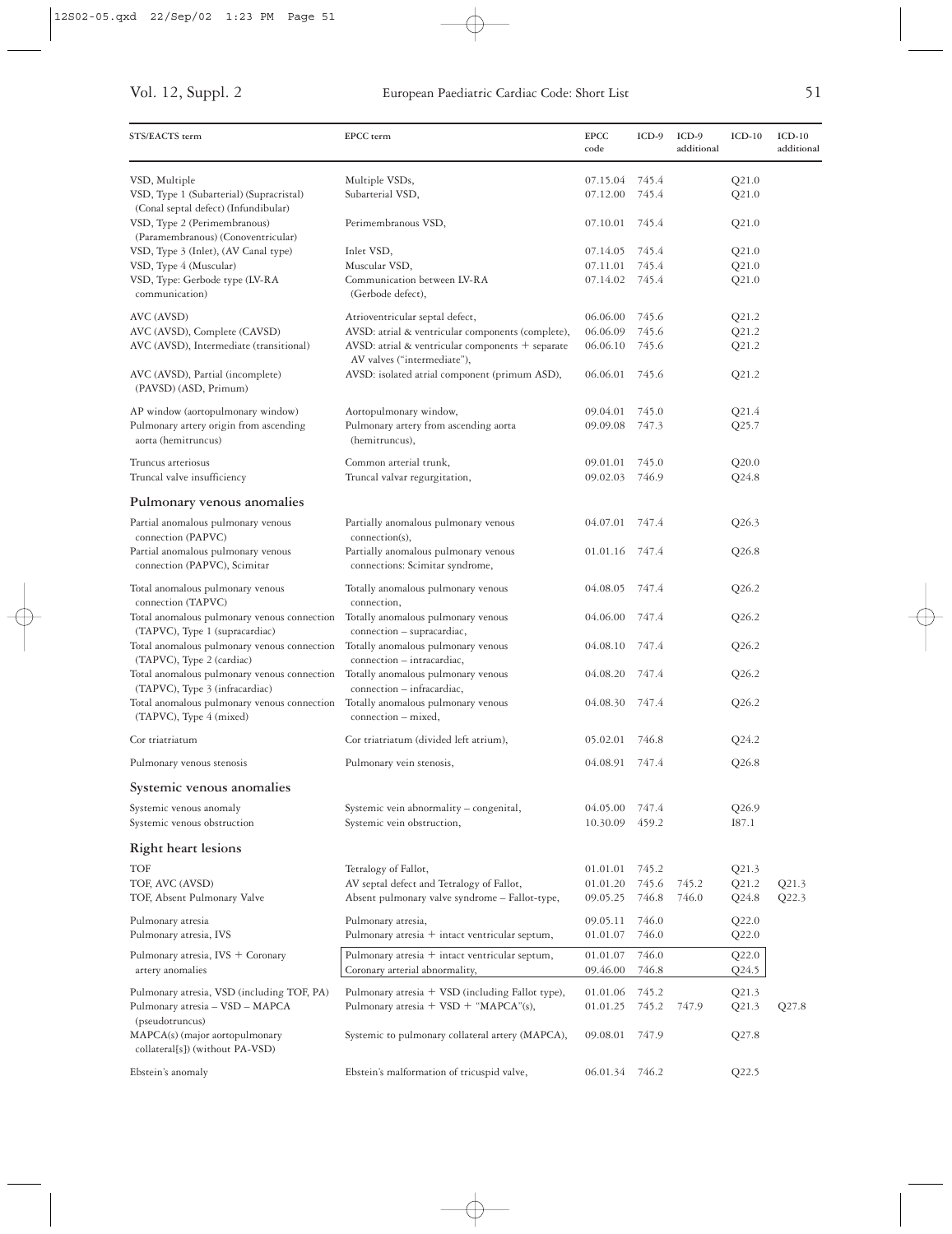|                    | ۰ |
|--------------------|---|
| ×<br>×.            |   |
| I<br>۰.<br>۰,<br>٧ |   |

| STS/EACTS term                                                                        | EPCC term                                                                | <b>EPCC</b><br>code  | $ICD-9$        | $ICD-9$<br>additional | $ICD-10$       | $ICD-10$<br>additional |
|---------------------------------------------------------------------------------------|--------------------------------------------------------------------------|----------------------|----------------|-----------------------|----------------|------------------------|
| Tricuspid regurgitation, non-Ebstein's related                                        | Tricuspid regurgitation,                                                 | 06.01.91             | 746.8          |                       | Q22.8          |                        |
| Tricuspid stenosis                                                                    | Tricuspid stenosis,                                                      | 06.01.92             | 746.1          |                       | Q22.4          |                        |
| Tricuspid regurgitation and tricuspid stenosis                                        | Tricuspid regurgitation,<br>Tricuspid stenosis,                          | 06.01.91<br>06.01.92 | 746.8<br>746.1 |                       | Q22.8<br>Q22.4 |                        |
| Tricuspid valve, Other                                                                | No exact equivalent                                                      |                      | 746.9          |                       | Q22.9          |                        |
| Pulmonary stenosis                                                                    | Pulmonary stenosis,                                                      | 09.05.92             | 746.0          |                       | Q22.3          |                        |
| Pulmonary stenosis, Subvalvar                                                         | Subpulmonary stenosis,                                                   | 07.05.30             | 746.8          |                       | Q24.3          |                        |
| Pulmonary stenosis, Valvar                                                            | Pulmonary valvar stenosis,                                               | 09.05.01             | 746.0          |                       | Q22.1          |                        |
| Pulmonary artery stenosis                                                             | Pulmonary arterial stenosis,                                             | 09.10.01             | 747.3          |                       | Q25.7          |                        |
| Pulmonary artery stenosis (Hypoplasia),<br>Main (Trunk)                               | Pulmonary trunk stenosis,<br>Pulmonary trunk hypoplasia,                 | 09.07.13<br>09.07.11 | 747.3<br>747.3 |                       | Q25.6          |                        |
|                                                                                       |                                                                          |                      |                |                       | Q25.7          |                        |
| Pulmonary artery stenosis, Branch, Central<br>(within the hilar bifurcation)          | Central pulmonary arterial stenosis - proximal to<br>hilar bifurcation,  | 09.10.07             | 747.3          |                       | Q25.6          |                        |
| Pulmonary artery stenosis, Branch, Peripheral<br>(at or beyond the hilar bifurcation) | Peripheral pulmonary arterial stenoses - at/beyond<br>hilar bifurcation, | 09.10.06             | 747.3          |                       | Q25.6          |                        |
| Pulmonary artery, Discontinuous                                                       | Discontinuous (non-confluent) pulmonary arteries,                        | 09.10.10             | 747.3          |                       | Q25.7          |                        |
| <b>DCRV</b>                                                                           | Double chambered RV,                                                     | 07.03.01             | 746.8          |                       | Q24.8          |                        |
| Pulmonary valve, Other                                                                | No exact equivalent                                                      |                      | 746.0          |                       | Q22.3          |                        |
| Conduit failure                                                                       | Cardiac conduit failure,                                                 | 15.55.16             | 996.0          |                       | T82.5          |                        |
| Pulmonary insufficiency                                                               | Pulmonary regurgitation,                                                 | 09.05.91             | 746.0          |                       | Q22.2          |                        |
| Pulmonary insufficiency and pulmonary                                                 | Pulmonary stenosis,                                                      | 09.05.92             | 746.0          |                       | Q22.1          |                        |
| stenosis                                                                              | Pulmonary regurgitation,                                                 | 09.05.91             | 746.0          |                       | Q22.2          |                        |
| Left heart lesions                                                                    |                                                                          |                      |                |                       |                |                        |
| Aortic stenosis                                                                       | Aortic stenosis,                                                         | 09.15.92             | 746.3          |                       | Q23.0          |                        |
| Aortic stenosis, Subvalvar                                                            | Subaortic stenosis,                                                      | 07.09.00             | 746.8          |                       | Q24.4          |                        |
| Aortic stenosis, Valvar                                                               | Aortic valvar stenosis,                                                  | 09.15.13             | 746.3          |                       | Q23.0          |                        |
| Aortic stenosis, Supravalvar                                                          | Supravalvar aortic stenosis,                                             | 09.16.00             | 747.2          |                       | Q25.3          |                        |
| Aortic valve atresia                                                                  | Aortic valvar atresia,                                                   | 09.15.03             | 746.7          |                       | Q23.0          |                        |
| Aortic insufficiency                                                                  | Aortic regurgitation,                                                    | 09.15.91             | 746.4          |                       | Q23.1          |                        |
| Aortic insufficiency $+$ aortic stenosis                                              | Aortic regurgitation,                                                    | 09.15.91             | 746.4          |                       | Q23.1          |                        |
|                                                                                       | Aortic stenosis,                                                         | 09.15.92             | 746.3          |                       | Q23.0          |                        |
| Aortic valve, Other                                                                   | No exact equivalent                                                      |                      | 746.9          |                       | Q23.9          |                        |
| Aortic insufficiency + mitral regurgitation                                           | Aortic regurgitation,                                                    | 09.15.91             | 746.4          |                       | Q23.1          |                        |
|                                                                                       | Mitral regurgitation,                                                    | 06.02.91             | 746.6          |                       | Q23.3          |                        |
|                                                                                       |                                                                          |                      |                |                       |                |                        |
| Aortic insufficiency + Mitral regurgitation                                           | Aortic regurgitation,                                                    | 09.15.91             | 746.4          |                       | Q23.1          |                        |
| and mitral stenosis                                                                   | Mitral regurgitation,                                                    | 06.02.91             | 746.6          |                       | Q23.3          |                        |
|                                                                                       | Mitral stenosis,                                                         | 06.02.92             | 746.5          |                       | Q23.2          |                        |
| Aortic insufficiency + mitral stenosis                                                | Aortic regurgitation,                                                    | 09.15.91             | 746.4          |                       | Q23.1          |                        |
|                                                                                       | Mitral stenosis,                                                         | 06.02.92             | 746.5          |                       | Q23.2          |                        |
| Aortic insufficiency and aortic                                                       | Aortic regurgitation,                                                    | 09.15.91             | 746.4          |                       | Q23.1          |                        |
| stenosis $+$ mitral regurgitation                                                     | Aortic stenosis,                                                         | 09.15.92             | 746.3          |                       | Q23.0          |                        |
|                                                                                       | Mitral regurgitation,                                                    | 06.02.91             | 746.6          |                       | Q23.3          |                        |
|                                                                                       |                                                                          |                      |                |                       |                |                        |
| Aortic insufficiency and aortic stenosis +                                            | Aortic regurgitation,                                                    | 09.15.91             | 746.4          |                       | Q23.1          |                        |
| Mitral regurgitation and mitral stenosis                                              | Aortic stenosis,                                                         | 09.15.92             | 746.3          |                       | Q23.0          |                        |
|                                                                                       | Mitral regurgitation,                                                    | 06.02.91             | 746.6          |                       | Q23.3          |                        |
|                                                                                       | Mitral stenosis,                                                         | 06.02.92             | 746.5          |                       | Q23.2          |                        |
| Aortic insufficiency and aortic stenosis +                                            | Aortic regurgitation,                                                    | 09.15.91             | 746.4          |                       | Q23.1          |                        |
| mitral stenosis                                                                       | Aortic stenosis,                                                         | 09.15.92             | 746.3          |                       | Q23.0          |                        |
|                                                                                       | Mitral stenosis,                                                         | 06.02.92             | 746.5          |                       | Q23.2          |                        |
| Aortic stenosis and mitral regurgitation                                              | Aortic stenosis,                                                         | 09.15.92             | 746.3          |                       | Q23.0          |                        |
|                                                                                       | Mitral regurgitation,                                                    | 06.02.91             | 746.6          |                       | Q23.3          |                        |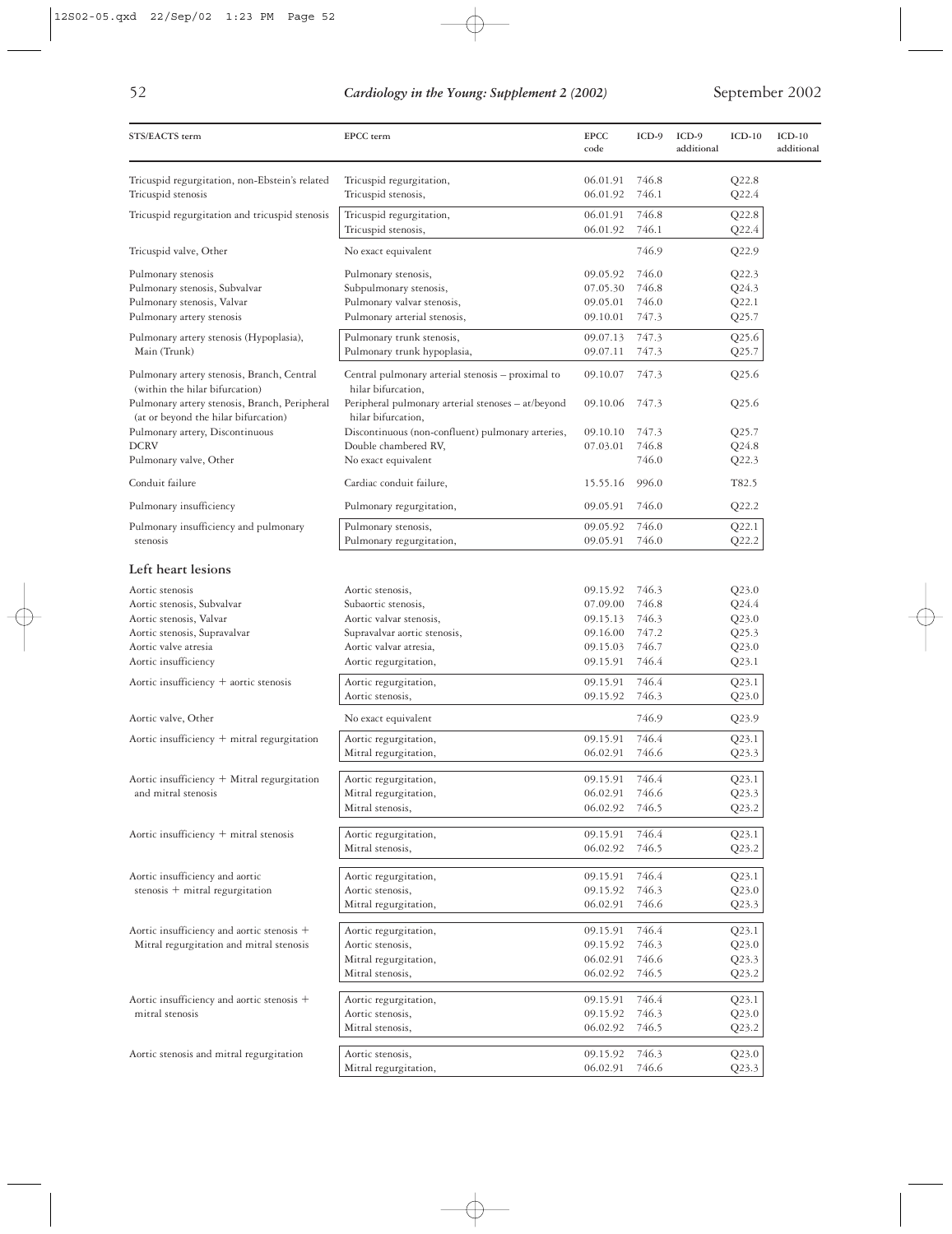| STS/EACTS term                                                | EPCC term                                                    | <b>EPCC</b><br>code | $ICD-9$        | $ICD-9$<br>additional | $ICD-10$       | $ICD-10$<br>additional |
|---------------------------------------------------------------|--------------------------------------------------------------|---------------------|----------------|-----------------------|----------------|------------------------|
|                                                               |                                                              | 09.15.92            | 746.3          |                       |                |                        |
| Aortic stenosis + Mitral regurgitation and<br>mitral stenosis | Aortic stenosis,<br>Mitral regurgitation,                    | 06.02.91            | 746.6          |                       | Q23.0<br>Q23.3 |                        |
|                                                               | Mitral stenosis,                                             | 06.02.92            | 746.5          |                       | Q23.2          |                        |
| Aortic stenosis + mitral stenosis                             | Aortic stenosis,                                             | 09.15.92            | 746.3          |                       | Q23.0          |                        |
|                                                               | Mitral stenosis,                                             | 06.02.92            | 746.5          |                       | Q23.2          |                        |
| Aortic valve, Other + Mitral valve, Other                     | Aortic valvar abnormality,                                   | 09.15.00            | 746.9          |                       | Q23.9          |                        |
|                                                               | Mitral valvar abnormality,                                   | 06.02.00            | 746.9          |                       | Q23.9          |                        |
| Sinus of Valsalva aneurysm                                    | Aortic sinus of Valsalva aneurysm,                           | 09.18.01            | 747.2          |                       | Q25.4          |                        |
| LV to aorta tunnel                                            | Aorto-LV tunnel,                                             | 09.17.02            | 747.2          |                       | Q25.4          |                        |
| Mitral stenosis                                               | Mitral stenosis,                                             | 06.02.92            | 746.5          |                       | Q23.2          |                        |
| Mitral stenosis, Supravalvar mitral ring                      | Supravalvar mitral ring,                                     | 05.02.02            | 746.8          |                       | Q20.8          |                        |
| Mitral stenosis, Valvar                                       | Mitral valvar stenosis,                                      | 06.02.93            | 746.5          |                       | Q23.2          |                        |
| Mitral stenosis, Subvalvar                                    | Mitral subvalvar stenosis,                                   | 06.02.13            | 746.8          |                       | Q23.8          |                        |
| Mitral stenosis, Subvalvar, Parachute                         | Parachute malformation of mitral valve,                      | 06.02.56            | 746.9          |                       | Q23.8          |                        |
| Mitral regurgitation and stenosis                             | Mitral regurgitation,                                        | 06.02.91            | 746.6          |                       | Q23.3          |                        |
|                                                               | Mitral stenosis,                                             | 06.02.92            | 746.5          |                       | Q23.2          |                        |
| Mitral regurgitation<br>Mitral valve, Other                   | Mitral regurgitation,<br>No exact equivalent                 | 06.02.91            | 746.6<br>746.9 |                       | Q23.3<br>Q23.9 |                        |
| Hypoplastic left heart syndrome (HLHS)                        | Hypoplastic left heart syndrome,                             | 01.01.09            | 746.7          |                       | Q23.4          |                        |
| Cardiomyopathy                                                | Cardiomyopathy,                                              | 10.10.01            | 425.4          |                       | I42.9          |                        |
| Cardiomyopathy, End-stage congenital<br>heart disease         | Myocardial failure in end stage congenital<br>heart disease, | 10.07.40            | 428.9          | 746.9                 | I50.9          | Q24.9                  |
| Pericardial effusion                                          | Pericardial effusion,                                        | 10.08.31            | 423.9          |                       | 131.3          |                        |
| Pericarditis                                                  | Pericarditis,                                                | 10.08.00            | 420.9          |                       | 130.9          |                        |
| Pericardial disease, Other                                    | No exact equivalent                                          |                     | 423.9          |                       | I31.9          |                        |
| <b>Single Ventricle</b>                                       |                                                              |                     |                |                       |                |                        |
| Single ventricle                                              | Functionally univentricular heart,                           | 01.01.22            | 746.9          |                       | Q20.9          |                        |
| Single ventricle, DILV                                        | Double inlet LV,                                             | 01.04.04            | 745.3          |                       | Q20.4          |                        |
| Single ventricle, DIRV                                        | Double inlet RV,                                             | 01.04.03            | 745.3          |                       | Q20.4          |                        |
| Single ventricle, Mitral atresia                              | Mitral atresia,                                              | 06.02.01            | 746.8          |                       | Q23.2          |                        |
|                                                               | Functionally univentricular heart,                           | 01.01.22            | 746.9          |                       | Q20.9          |                        |
| Single ventricle, Tricuspid atresia                           | Tricuspid atresia,                                           | 06.01.01            | 746.1          |                       | $Q$ 22.4       |                        |
|                                                               | Functionally univentricular heart,                           | 01.01.22            | 746.9          |                       | Q20.9          |                        |
| Single ventricle, Unbalanced AV Canal                         | AVSD with ventricular imbalance,                             | 06.07.26            | 745.6          |                       | Q21.2          |                        |
|                                                               | Functionally univentricular heart,                           | 01.01.22            | 746.9          |                       | Q20.9          |                        |
| Single ventricle, Heterotaxia syndrome                        | Functionally univentricular heart,                           | 01.01.22            | 746.9          |                       | Q20.9          |                        |
|                                                               | Abnormal atrial arrangement,                                 | 01.03.06            | 746.9          |                       | Q20.9          |                        |
| Single ventricle, Other                                       | No exact equivalent                                          |                     | 746.9          |                       | Q20.9          |                        |
| Transposition of the great arteries                           |                                                              |                     |                |                       |                |                        |
| Congenitally corrected TGA                                    | Congenitally corrected transposition of great<br>arteries,   | 01.01.03            | 745.1          |                       | Q20.5          |                        |
| TGA                                                           | Discordant VA connections (TGA),                             | 01.05.01            | 745.1          |                       | Q20.3          |                        |
| TGA, IVS                                                      | Complete transposition of great arteries (IVS),              | 01.01.02            | 745.1          |                       | Q20.3          |                        |
| TGA, IVS – LVOTO                                              | Complete transposition of great arteries (IVS),              | 01.01.02            | 745.1          |                       | Q20.3          |                        |
|                                                               | LV outflow tract obstruction,                                | 07.09.01            | 746.8          |                       | $Q$ 24.8       |                        |
| TGA, VSD                                                      | Discordant VA connections (TGA),                             | 01.05.01            | 745.1          |                       | Q20.3          |                        |
|                                                               | VSD,                                                         | 07.10.00            | 745.4          |                       | Q21.0          |                        |

 $\bigoplus$ 

L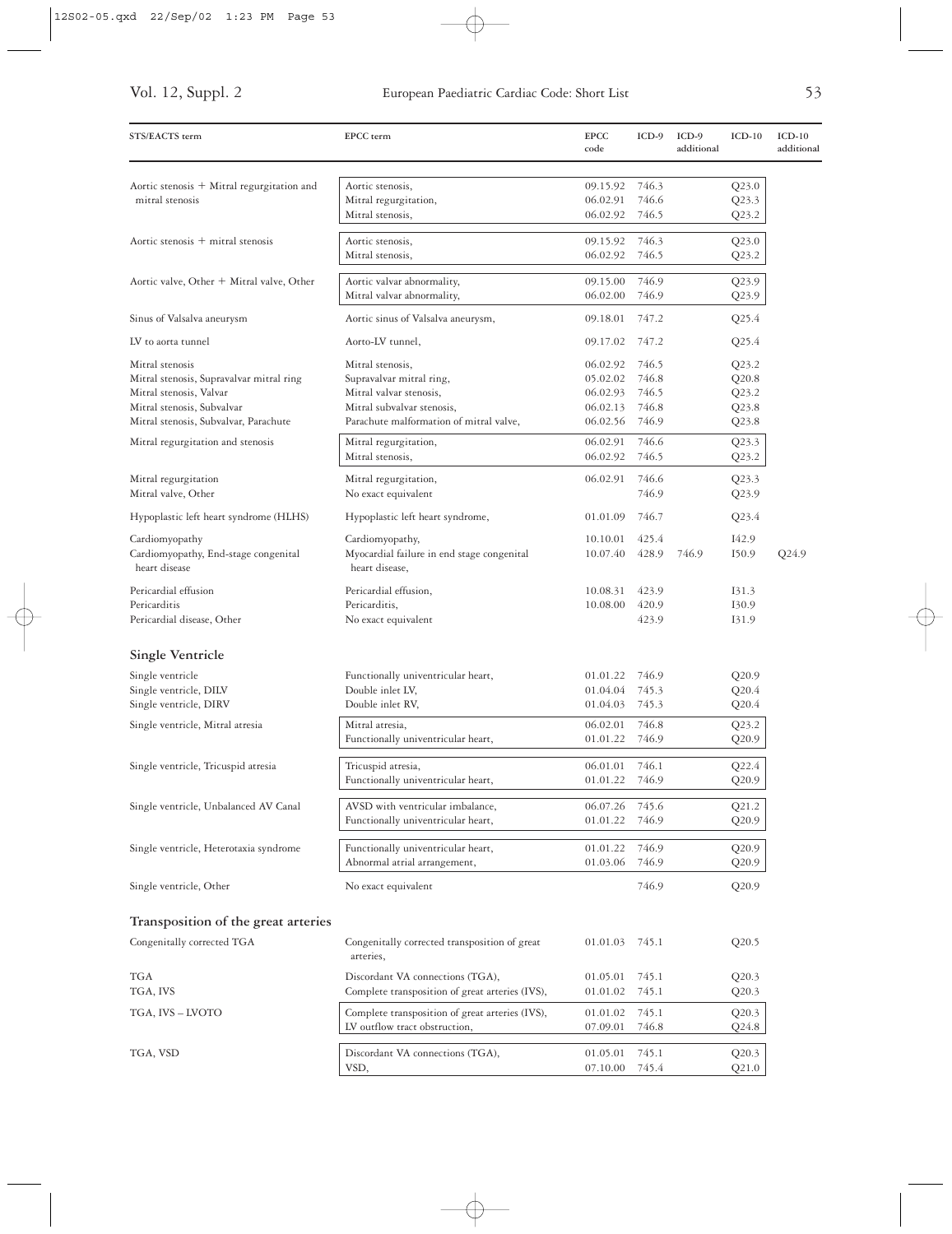| STS/EACTS term                                                                            | EPCC term                                                     | <b>EPCC</b><br>code | $ICD-9$ | $ICD-9$<br>additional | $ICD-10$          | $ICD-10$<br>additional |
|-------------------------------------------------------------------------------------------|---------------------------------------------------------------|---------------------|---------|-----------------------|-------------------|------------------------|
| TGA, VSD - LVOTO                                                                          | Discordant VA connections (TGA),                              | 01.05.01            | 745.1   |                       | Q20.3             |                        |
|                                                                                           | VSD,                                                          | 07.10.00            | 745.4   |                       | Q21.0             |                        |
|                                                                                           | LV outflow tract obstruction,                                 | 07.09.01            | 746.8   |                       | Q24.8             |                        |
| <b>DORV</b>                                                                               |                                                               |                     |         |                       |                   |                        |
| <b>DORV</b>                                                                               | Double outlet RV,                                             | 01.01.04            | 746.8   |                       | Q20.1             |                        |
| DORV, VSD type                                                                            | No exact equivalent                                           |                     |         |                       |                   |                        |
| DORV, TOF type                                                                            | Double outlet RV - Fallot type,                               | 01.01.17            | 746.8   |                       | Q20.1             |                        |
| DORV, TGA type                                                                            | Double outlet RV - transposition type,                        | 01.01.18            | 746.8   |                       | Q20.1             |                        |
| DORV, Remote VSD (uncommitted VSD)                                                        | Double outlet RV - with non-committed VSD,                    | 01.01.19            | 746.8   |                       | Q20.1             |                        |
| <b>DOLV</b>                                                                               |                                                               |                     |         |                       |                   |                        |
| <b>DOLV</b>                                                                               | Double outlet LV,                                             | 01.05.03 746.8      |         |                       | Q20.2             |                        |
| Thoracic arteries and veins                                                               |                                                               |                     |         |                       |                   |                        |
| Coarctation of aorta                                                                      | Aortic coarctation,                                           | 09.29.01            | 747.1   |                       | Q25.1             |                        |
| Aortic arch hypoplasia                                                                    | Aortic arch hypoplasia (tubular),                             | 09.29.11            | 747.2   |                       | Q25.4             |                        |
| Coronary artery anomaly                                                                   | Coronary arterial abnormality,                                | 09.46.00            | 746.8   |                       | Q24.5             |                        |
| Coronary artery anomaly, Anomalous                                                        | Coronary arterial origin from aorta abnormal,                 | 09.42.00            | 746.8   |                       | Q24.5             |                        |
| aortic origin<br>Coronary artery anomaly, Anomalous<br>pulmonary origin (includes ALCAPA) | Anomalous origin of coronary artery from<br>pulmonary artery, | 09.41.01            | 746.8   |                       | Q24.5             |                        |
| Coronary artery anomaly, Fistula                                                          | Coronary fistula,                                             | 09.45.01            | 746.8   |                       | Q24.5             |                        |
| Coronary artery anomaly, Aneurysm                                                         | Coronary arterial aneurysm(s),                                | 09.46.01            | 746.8   |                       | Q24.5             |                        |
| Coronary artery anomaly, Other                                                            | No exact equivalent                                           |                     | 746.8   |                       | Q24.5             |                        |
| Interrupted aortic arch                                                                   | Interrupted aortic arch,                                      | 09.29.31            | 747.1   |                       | Q25.4             |                        |
| Patent ductus arteriosus                                                                  | Patent arterial duct (PDA),                                   | 09.27.21            | 747.0   |                       | Q25.0             |                        |
| Vascular ring                                                                             | Vascular ring,                                                | 09.31.00            | 747.2   |                       | Q25.4             |                        |
| Pulmonary artery sling                                                                    | Pulmonary arterial sling,                                     | 09.09.06            | 747.3   |                       | Q25.7             |                        |
| Aortic aneurysm (including pseudoaneurysm)                                                | Aortic aneurysm,                                              | 10.14.50            | 441.2   |                       | I71.2             |                        |
| Aortic dissection                                                                         | Aortic dissection,                                            | 10.14.51            | 441.0   |                       | I71.0             |                        |
| Lung disease                                                                              |                                                               |                     |         |                       |                   |                        |
| Lung disease, Benign                                                                      | Lung disease - benign,                                        | 16.03.01            | 212.3   |                       | D <sub>14.3</sub> |                        |
| Lung disease, Malignant                                                                   | Lung disease - malignant,                                     | 16.03.21            | 162.9   |                       | C <sub>34.9</sub> |                        |
| Pneumothorax                                                                              | Pneumothorax,                                                 | 14.03.20            | 512     |                       | J93.9             |                        |
| Pectus                                                                                    | Pectus carinatum.                                             | 14.04.04            | 754.8   |                       | Q67.7             |                        |
|                                                                                           | Pectus excavatum,                                             | 14.04.05            | 754.8   |                       | Q67.6             |                        |
| Tracheal stenosis                                                                         | Tracheal stenosis,                                            | 16.10.01            | 519.1   |                       | J39.8             |                        |
| Tracheal disease, Other                                                                   | No exact equivalent                                           |                     | 519.1   |                       | J39.8             |                        |
| Electrophysiologic                                                                        |                                                               |                     |         |                       |                   |                        |
| Arrhythmia                                                                                | Arrhythmia,                                                   | 11.00.00            | 427.9   |                       | I49.9             |                        |
| Arrhythmia, Atrial                                                                        | No exact equivalent                                           |                     | 427.0   |                       | I49.8             |                        |
| Arrhythmia, Ventricular                                                                   | No exact equivalent                                           |                     | 427.8   |                       | I49.8             |                        |
| Arrhythmia, Heart block, Acquired                                                         | Acquired complete AV block,                                   | 11.06.10            | 426.0   |                       | I44.2             |                        |
| Arrhythmia, Heart block, Congenital                                                       | Congenital complete heart block,                              | 11.06.16            | 746.8   |                       | Q24.6             |                        |
| Arrhythmia, Heart block                                                                   | No exact equivalent                                           |                     | 426.9   |                       | I45.9             |                        |
| Arrhythmia, Pacemaker, Indication                                                         | Pacemaker dysfunction/complication                            | 11.11.00            | 996.0   |                       | T82.1             |                        |
| for replacement                                                                           | necessitating replacement,                                    |                     |         |                       |                   |                        |
| Miscellaneous                                                                             |                                                               |                     |         |                       |                   |                        |
| Atrial isomerism, Left                                                                    | Left isomerism ("polysplenia"),                               | 03.01.05            | 746.8   |                       | Q20.6             |                        |
| Atrial isomerism, Right                                                                   | Right isomerism ("asplenia"),                                 | 03.01.04            | 746.8   |                       | Q20.6             |                        |
| Aneurysm, Ventricular, Right                                                              | RV aneurysm,                                                  | 07.01.14            | 746.8   |                       | Q24.8             |                        |
| Aneurysm, Ventricular, Left                                                               | LV aneurysm,                                                  | 07.06.13            | 746.8   |                       | Q24.8             |                        |
| Aneurysm, Pulmonary artery                                                                | Pulmonary arterial aneurysm,                                  | 09.10.44            | 747.3   |                       | Q25.7             |                        |
| Aneurysm, Other                                                                           | No exact equivalent                                           |                     | 747.6   |                       | Q27.8             |                        |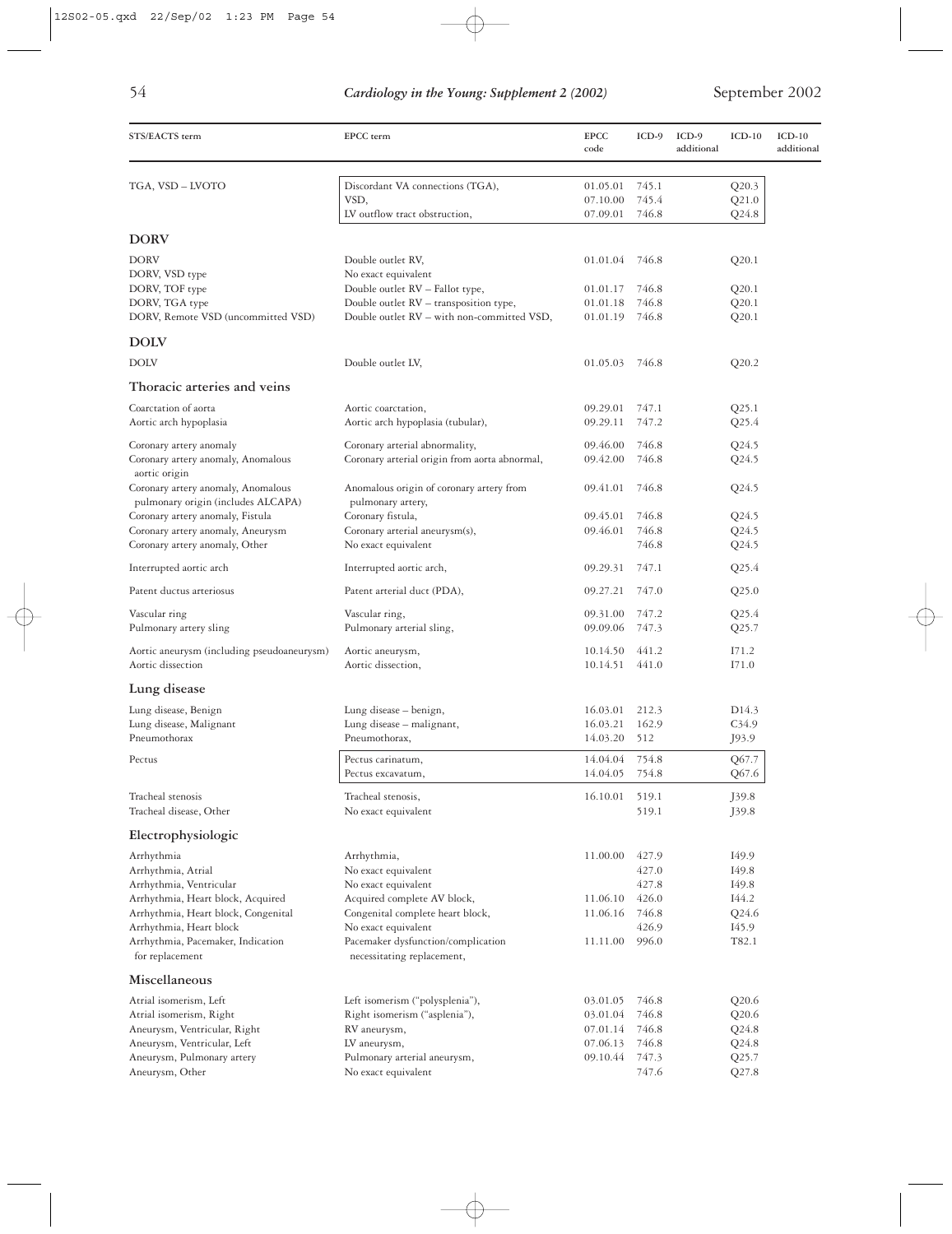| STS/EACTS term                                            | EPCC term                                                  | <b>EPCC</b><br>code | $ICD-9$ | $ICD-9$<br>additional | $ICD-10$           | $ICD-10$<br>additional |
|-----------------------------------------------------------|------------------------------------------------------------|---------------------|---------|-----------------------|--------------------|------------------------|
| Hypoplastic RV                                            | RV hypoplasia,                                             | 07.02.00            | 746.9   |                       | Q20.8              |                        |
| Hypoplastic LV                                            | LV hypoplasia,                                             | 07.07.00            | 746.9   |                       | Q20.8              |                        |
| Mediastinitis                                             | Mediastinitis,                                             | 15.03.52            | 519.2   |                       | J98.5              |                        |
| Endocarditis                                              | Infective endocarditis,                                    | 10.06.01            | 421.0   |                       | 133.0              |                        |
| Prosthetic valve failure                                  | Prosthetic valve failure,                                  | 10.33.00            | 996     |                       | T82.0              |                        |
| Myocardial infarction                                     | Myocardial infarction,                                     | 10.18.00            | 410     |                       | I21.9              |                        |
| Cardiac tumor                                             | Heart tumour,                                              | 10.03.01            | 239.8   |                       | D <sub>48.7</sub>  |                        |
| Pulmonary AV fistula                                      | Pulmonary arteriovenous fistula,                           | 09.15.05            | 747.3   |                       | Q25.7              |                        |
| Pulmonary embolism                                        | Pulmonary embolism,                                        | 10.13.51            | 415.1   |                       | I26.9              |                        |
| Pulmonary vascular obstructive disease                    | Pulmonary vascular disease,                                | 10.13.06            | 416.8   |                       | I27.8              |                        |
| Pulmonary vascular obstructive disease<br>(Eisenmenger's) | Irreversible pulmonary vascular disease<br>(Eisenmenger),  | 10.13.08            | 416.8   |                       | I27.8              |                        |
| Primary pulmonary hypertension                            | Primary pulmonary hypertension,                            | 10.13.02            | 416.0   |                       | I27.0              |                        |
| Persistent fetal circulation                              | Persistent pulmonary hypertension of the<br>newborn (PFC), | 10.15.01            | 747.9   |                       | P <sub>29.3</sub>  |                        |
| Meconium aspiration                                       | Meconium aspiration,                                       | 10.15.12            | 770.1   |                       | P <sub>24.0</sub>  |                        |
| Pleural disease, Benign                                   | Pleural disease - benign,                                  | 16.01.21            | 212.4   |                       | D <sub>15.7</sub>  |                        |
| Pleural disease, Malignant                                | Pleural disease - malignant,                               | 16.01.22            | 163.9   |                       | C <sub>38.4</sub>  |                        |
| Pneumothorax                                              | Pneumothorax,                                              | 16.01.01            | 512     |                       | J93.9              |                        |
| Pleural effusion                                          | Pleural effusion,                                          | 16.01.04            | 511.9   |                       | J90                |                        |
| Chylothorax                                               | Chylothorax,                                               | 16.01.07            | 457.8   |                       | J94.0              |                        |
| Empyema                                                   | Empyema,                                                   | 16.01.11            | 510.9   |                       | <b>J86</b>         |                        |
| Esophageal disease, Benign                                | Oesophageal disease - benign,                              | 16.20.01            | 211.0   |                       | D <sub>1</sub> 3.0 |                        |
| Esophageal disease, Malignant                             | Oesophageal disease - malignant,                           | 16.20.02            | 150.9   |                       | C15.9              |                        |
| Mediastinal disease, Benign                               | Mediastinal disease - benign,                              | 16.05.11            | 212.5   |                       | D <sub>15.2</sub>  |                        |
| Mediastinal disease, Malignant                            | Mediastinal disease - malignant,                           | 16.05.12            | 164.9   |                       | C <sub>38.3</sub>  |                        |
| Diaphragm paralysis                                       | Phrenic nerve palsy,                                       | 15.80.90            | 519.4   |                       | J98.6              |                        |
| Diaphragm disease, Other                                  | No exact equivalent                                        | 16.15.09            | 519.4   |                       | J98.6              |                        |
| Cardiac, Other                                            | No exact equivalent                                        |                     | 746.8   |                       | Q24.8              |                        |
| Thoracic and/or mediastinal, Other                        | No exact equivalent                                        |                     | 759.8   |                       | Q89.8              |                        |
| Peripheral vasculature, Other                             | No exact equivalent                                        |                     | 747.9   |                       | Q27.8              |                        |
| Miscellaneous, Other                                      | No exact equivalent                                        |                     |         |                       |                    |                        |
| Normal heart                                              | Normal heart.                                              | 01.01.00            | nc      |                       | nc                 |                        |

### **Appendix V – Procedures short list**

### **Septal defects**

| PFO, Primary closure                             | Patent foramen ovale (PFO) direct closure,      | 12.01.53 |
|--------------------------------------------------|-------------------------------------------------|----------|
| ASD repair                                       | ASD closure,                                    | 12.01.01 |
| ASD repair, Primary closure                      | ASD closure with direct suture,                 | 12.01.02 |
| ASD repair, Patch                                | ASD closure with patch,                         | 12.01.03 |
| ASD repair, Device                               | ASD closure with transluminal prosthesis,       | 12.01.06 |
| ASD, Common atrium (single atrium),<br>Septation | Atrial septation procedure,                     | 12.01.22 |
| ASD creation/enlargement                         | Interatrial communication creation/enlargement, | 12.01.90 |
| ASD partial closure                              | ASD closure – partial,                          | 12.01.08 |
| Atrial septal fenestration                       | Fenestration of atrial septum,                  | 12.30.20 |
| VSD repair                                       | VSD closure,                                    | 12.08.01 |
| VSD repair, Primary closure                      | VSD closure by direct suture,                   | 12.08.02 |
| VSD repair, Patch                                | VSD closure using patch,                        | 12.08.03 |
| VSD repair, Device                               | VSD closure with transluminal prosthesis,       | 12.08.07 |
| VSD multiple repair                              | Closure of multiple VSDs,                       | 12.08.16 |
| VSD creation/enlargement                         | VSD enlargement/creation,                       | 12.08.35 |
| Ventricular septal fenestration                  | Open fenestration of VSD patch,                 | 12.08.19 |
| VSD repair + ASD repair                          | VSD closure,                                    | 12.08.01 |
|                                                  | ASD closure,                                    | 12.01.01 |
| $VSD$ repair $+ PA$ debanding                    | VSD closure,                                    | 12.08.01 |
|                                                  | Pulmonary trunk band removal (de-band),         | 12.14.03 |
| AVC (AVSD) repair                                | AV septal defect procedure,                     | 12.04.00 |
| AVC (AVSD) repair, Complete (CAVSD)              | AVSD: complete (common valve orifice) repair,   | 12.05.01 |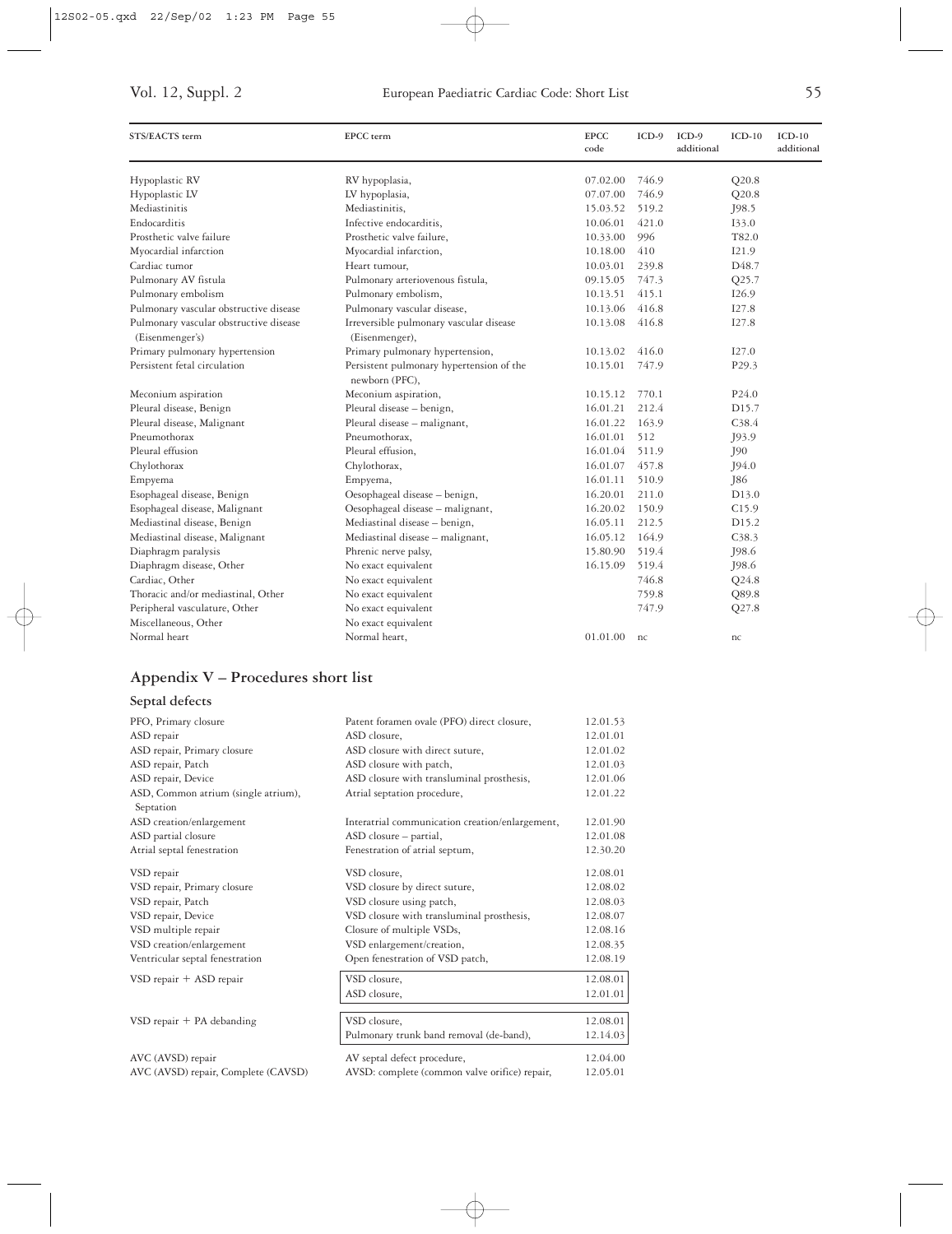| STS/EACTS term                                                                 | EPCC term                                                                        | <b>EPCC</b><br>code  | $ICD-9$ | ICD-9<br>additional | $ICD-10$ | $ICD-10$<br>additional |
|--------------------------------------------------------------------------------|----------------------------------------------------------------------------------|----------------------|---------|---------------------|----------|------------------------|
| AVC (AVSD) repair, Intermediate<br>(Transitional)                              | AVSD: "intermediate" repair,                                                     | 12.05.10             |         |                     |          |                        |
| AVC (AVSD) repair, Partial<br>(Incomplete) (PAVSD)                             | AVSD: partial (primum ASD) repair,                                               | 12.04.01             |         |                     |          |                        |
| AP window repair                                                               | Aortopulmonary window closure,                                                   | 12.12.01             |         |                     |          |                        |
| Pulmonary artery origin from ascending<br>aorta (hemitruncus) repair           | Pulmonary artery origin from ascending aorta<br>(hemitruncus) repair,            | 12.14.30             |         |                     |          |                        |
| Truncus Arteriosus repair                                                      | Common arterial trunk (truncus) repair,                                          | 12.11.00             |         |                     |          |                        |
| Valvuloplasty, truncal valve<br>Valve replacement, Truncal valve               | Repair of truncal valve cusp(s) (valvoplasty),<br>Truncal valve replacement,     | 12.11.34<br>12.11.41 |         |                     |          |                        |
| Pulmonary venous anomalies                                                     |                                                                                  |                      |         |                     |          |                        |
| PAPVC repair<br>PAPVC, Scimitar, Repair                                        | Partially APVC repair,<br>Scimitar syndrome (PAPVC) repair,                      | 12.00.02<br>12.00.17 |         |                     |          |                        |
| TAPVC repair                                                                   | TAPVC repair,                                                                    | 12.00.00             |         |                     |          |                        |
| Cor triatriatum repair                                                         | Cor triatriatum (divided LA) repair,                                             | 12.01.31             |         |                     |          |                        |
| Pulmonary venous stenosis repair                                               | Pulmonary vein stenosis repair,                                                  | 12.00.03             |         |                     |          |                        |
|                                                                                |                                                                                  |                      |         |                     |          |                        |
| Systemic venous anomalies                                                      |                                                                                  |                      |         |                     |          |                        |
| Atrial baffle procedure (non-Mustard,<br>non-Senning)                          | Atrial baffle procedure,                                                         | 12.01.57             |         |                     |          |                        |
| Anomalous systemic venous connection repair<br>Systemic venous stenosis repair | Anomalous systemic venous connection repair,<br>Systemic venous stenosis repair, | 12.00.81<br>12.00.83 |         |                     |          |                        |
| <b>Right heart lesions</b>                                                     |                                                                                  |                      |         |                     |          |                        |
| TOF repair                                                                     | Tetralogy of Fallot repair,                                                      | 12.26.01             |         |                     |          |                        |
| TOF repair, No ventriculotomy                                                  | Tetralogy of Fallot repair,<br>Transatrial approach,                             | 12.26.01<br>12.08.11 |         |                     |          |                        |
| TOF repair, Ventriculotomy,<br>Nontransanular patch                            | Tetralogy of Fallot repair without<br>transannular patch,                        | 12.26.20             |         |                     |          |                        |
|                                                                                | Trans-RV approach,                                                               | 12.08.12             |         |                     |          |                        |
| TOF repair, Ventriculotomy,                                                    | Tetralogy of Fallot repair with transannular patch,                              | 12.26.13             |         |                     |          |                        |
| Transanular patch                                                              | Trans-RV approach,                                                               | 12.08.12             |         |                     |          |                        |
| TOF repair, RV-PA conduit                                                      | Tetralogy of Fallot repair,                                                      | 12.26.01             |         |                     |          |                        |
|                                                                                | RV to pulmonary artery conduit construction,                                     | 12.36.01             |         |                     |          |                        |
| TOF - AVC (AVSD) repair                                                        | AVSD & Tetralogy of Fallot repair,                                               | 12.05.11             |         |                     |          |                        |
| TOF - Absent pulmonary valve repair                                            | Absent pulmonary valve syndrome (Fallot type)<br>repair,                         | 12.26.21             |         |                     |          |                        |
| Pulmonary atresia - VSD<br>(including TOF, PA) repair                          | Pulmonary atresia & VSD<br>(including Fallot-type) repair,                       | 12.28.01             |         |                     |          |                        |
| Pulmonary atresia - VSD - MAPCA<br>(pseudotruncus) repair                      | Pulmonary atresia, VSD & MAPCAs repair,                                          | 12.28.11             |         |                     |          |                        |
| Unifocalization MAPCA(s)                                                       | Unifocalisation procedure,                                                       | 12.25.00             |         |                     |          |                        |
| Occlusion MAPCA(s)                                                             | Major systemic-to-pulmonary collateral<br>artery (MAPCA) occlusion,              | 12.25.18             |         |                     |          |                        |
| Valvuloplasty, Tricuspid                                                       | Tricuspid leaflet (valvoplasty) procedure,                                       | 12.02.02             |         |                     |          |                        |
| Valve replacement, Tricuspid (TVR)<br>Valve closure, Tricuspid (exclusion,     | Tricuspid valvar replacement,<br>Tricuspid valvar closure,                       | 12.02.11<br>12.02.70 |         |                     |          |                        |
| univentricular approach)<br>Valve excision, Tricuspid (without<br>replacement) | Tricuspid valvectomy,                                                            | 12.02.22             |         |                     |          |                        |
| Valve surgery, Other, Tricuspid                                                | No exact equivalent                                                              |                      |         |                     |          |                        |
| RVOT procedure                                                                 | RV outflow tract procedure,                                                      | 12.06.00             |         |                     |          |                        |
|                                                                                |                                                                                  |                      |         |                     |          |                        |

 $\oplus$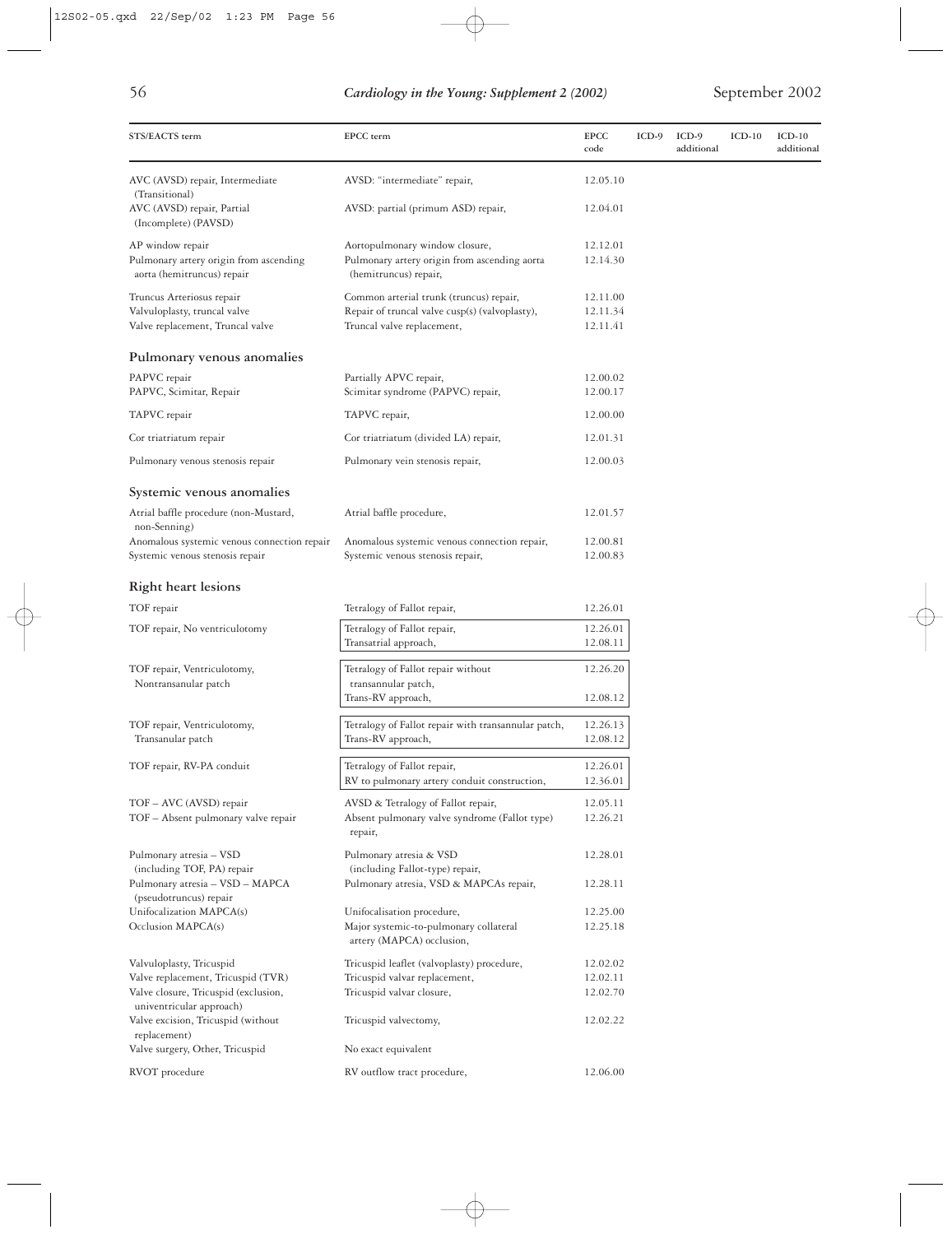| 1.5 ventricle repair: RV outflow tract<br>12.06.19<br>1 1/2 ventricular repair<br>$reconstruction + Glenn$ anastomosis,<br>Pulmonary arterioplasty/reconstruction,<br>PA reconstruction (plasty)<br>12.14.20<br>PA reconstruction (plasty), Main (trunk)<br>Pulmonary trunk arterioplasty,<br>12.14.01<br>PA reconstruction (plasty), Branch, Central<br>Pulmonary arterioplasty/reconstruction -<br>12.14.21<br>(within the hilar bifurcation)<br>central (proximal to hilar bifurcation),<br>PA reconstruction (plasty), Branch, Peripheral<br>Pulmonary arterioplasty/reconstruction -<br>12.14.22<br>(at or beyond the hilar bifurcation)<br>peripheral (at/beyond hilar bifurcation),<br>DCRV repair<br>Repair of double chambered RV,<br>12.06.35<br>Procedure involving constructed cardiac<br>Conduit reoperation<br>12.36.40<br>conduit/shunt,<br>Conduit construction procedure,<br>Conduit placement<br>12.36.00<br>Valvuloplasty, Pulmonic<br>Pulmonary valvotomy - open,<br>12.13.02<br>Valve replacement, Pulmonic (PVR)<br>Pulmonary valvar replacement (not conduit),<br>12.13.21<br>Conduit placement, RV to PA<br>RV to pulmonary artery conduit construction,<br>12.36.01<br>Conduit placement, LV to PA<br>LV to pulmonary artery conduit construction,<br>12.36.02<br>Valve excision, Pulmonary (without<br>Open pulmonary valvectomy,<br>12.13.12<br>replacement)<br>Valve closure, Semilunar<br>Pulmonary valve closure/oversewing,<br>12.13.15<br>No exact equivalent<br>Valve surgery, Other, Pulmonic<br>Left heart lesions<br>12.16.11<br>Valvuloplasty, Aortic<br>Aortic valvoplasty,<br>Valve replacement, Aortic (AVR)<br>Aortic valvar replacement,<br>12.16.21<br>Valve replacement, Aortic (AVR),<br>Aortic valvar replacement using mechanical<br>12.16.29<br>Mechanical<br>prosthesis,<br>Valve replacement, Aortic (AVR),<br>Aortic valvar replacement using heterograft<br>12.16.28<br>Bioprosthetic<br>bioprosthesis,<br>Aortic valvar replacement using homograft,<br>Valve replacement, Aortic (AVR), Homograft<br>12.16.22<br>12.16.50<br>Aortic root replacement<br>Aortic root replacement (not Ross),<br>Aortic root replacement using mechanical<br>12.16.64<br>Aortic root replacement, Mechanical<br>prosthesis,<br>Aortic root replacement using homograft,<br>12.16.63<br>Aortic root replacement, Homograft<br>Ross procedure<br>Ross procedure (Ao root replacement with<br>12.16.30<br>pulm autograft),<br>LV outflow tract obstruction relief -<br>Konno procedure<br>12.07.12<br>complex (Konno etc),<br>Ross-Konno procedure,<br>12.16.62<br>Ross – Konno procedure<br>Other annular enlargement procedure<br>No exact equivalent<br>Aortic stenosis, Subvalvar, Repair<br>Subaortic obstruction relief,<br>12.08.22<br>12.16.40<br>Aortic stenosis, Supravalvar, Repair<br>Supravalvar aortic stenosis repair,<br>Valve closure, Semilunar<br>12.16.61<br>Aortic valve closure/oversewing,<br>Valve surgery, Other, Aortic<br>No exact equivalent<br>Sinus of Valsalva, Aneurysm repair<br>Aortic sinus of Valsalva aneurysm repair,<br>12.16.85<br>LV to aorta tunnel repair<br>Aorto-LV tunnel closure,<br>12.16.90<br>Valvuloplasty, Mitral<br>Mitral leaflet (valvoplasty) procedure,<br>12.03.03<br>Mitral stenosis, Supravalvar mitral ring repair<br>Supra-mitral valvar LA-ring excision,<br>12.01.32<br>Valve replacement, Mitral (MVR)<br>Mitral valvar replacement,<br>12.03.11<br>Valve surgery, Other, Mitral<br>No exact equivalent<br>Valve replacement, Mitral $(MVR)$ + Valve<br>Mitral valvar replacement,<br>12.03.11<br>12.16.21<br>replacement, Aortic (AVR)<br>Aortic valvar replacement,<br>Norwood type procedure,<br>12.10.00<br>Norwood procedure<br>Hypoplastic left heart biventricular repair,<br>HLHS biventricular repair<br>12.10.05<br>Transplant, Heart<br>Heart transplant,<br>12.37.01<br>Transplant, Heart and lung(s)<br>Transplantation of heart and lungs,<br>12.32.13<br>Partial left ventriculectomy (LV volume<br>Partial left ventriculectomy/volume<br>12.07.38<br>reduction surgery) (Batista)<br>reduction (Batista), | STS/EACTS term | EPCC term | <b>EPCC</b><br>code | $ICD-9$ | ICD-9<br>additional | $ICD-10$ | $ICD-10$<br>additional |
|------------------------------------------------------------------------------------------------------------------------------------------------------------------------------------------------------------------------------------------------------------------------------------------------------------------------------------------------------------------------------------------------------------------------------------------------------------------------------------------------------------------------------------------------------------------------------------------------------------------------------------------------------------------------------------------------------------------------------------------------------------------------------------------------------------------------------------------------------------------------------------------------------------------------------------------------------------------------------------------------------------------------------------------------------------------------------------------------------------------------------------------------------------------------------------------------------------------------------------------------------------------------------------------------------------------------------------------------------------------------------------------------------------------------------------------------------------------------------------------------------------------------------------------------------------------------------------------------------------------------------------------------------------------------------------------------------------------------------------------------------------------------------------------------------------------------------------------------------------------------------------------------------------------------------------------------------------------------------------------------------------------------------------------------------------------------------------------------------------------------------------------------------------------------------------------------------------------------------------------------------------------------------------------------------------------------------------------------------------------------------------------------------------------------------------------------------------------------------------------------------------------------------------------------------------------------------------------------------------------------------------------------------------------------------------------------------------------------------------------------------------------------------------------------------------------------------------------------------------------------------------------------------------------------------------------------------------------------------------------------------------------------------------------------------------------------------------------------------------------------------------------------------------------------------------------------------------------------------------------------------------------------------------------------------------------------------------------------------------------------------------------------------------------------------------------------------------------------------------------------------------------------------------------------------------------------------------------------------------------------------------------------------------------------------------------------------------------------------------------------------------------------------------------------------------------------------------------------------------------------------------------------------------------------------------------------------------------------------------------------------------------------------------------------------------------------------------------------------------------------------|----------------|-----------|---------------------|---------|---------------------|----------|------------------------|
|                                                                                                                                                                                                                                                                                                                                                                                                                                                                                                                                                                                                                                                                                                                                                                                                                                                                                                                                                                                                                                                                                                                                                                                                                                                                                                                                                                                                                                                                                                                                                                                                                                                                                                                                                                                                                                                                                                                                                                                                                                                                                                                                                                                                                                                                                                                                                                                                                                                                                                                                                                                                                                                                                                                                                                                                                                                                                                                                                                                                                                                                                                                                                                                                                                                                                                                                                                                                                                                                                                                                                                                                                                                                                                                                                                                                                                                                                                                                                                                                                                                                                                                              |                |           |                     |         |                     |          |                        |
|                                                                                                                                                                                                                                                                                                                                                                                                                                                                                                                                                                                                                                                                                                                                                                                                                                                                                                                                                                                                                                                                                                                                                                                                                                                                                                                                                                                                                                                                                                                                                                                                                                                                                                                                                                                                                                                                                                                                                                                                                                                                                                                                                                                                                                                                                                                                                                                                                                                                                                                                                                                                                                                                                                                                                                                                                                                                                                                                                                                                                                                                                                                                                                                                                                                                                                                                                                                                                                                                                                                                                                                                                                                                                                                                                                                                                                                                                                                                                                                                                                                                                                                              |                |           |                     |         |                     |          |                        |
|                                                                                                                                                                                                                                                                                                                                                                                                                                                                                                                                                                                                                                                                                                                                                                                                                                                                                                                                                                                                                                                                                                                                                                                                                                                                                                                                                                                                                                                                                                                                                                                                                                                                                                                                                                                                                                                                                                                                                                                                                                                                                                                                                                                                                                                                                                                                                                                                                                                                                                                                                                                                                                                                                                                                                                                                                                                                                                                                                                                                                                                                                                                                                                                                                                                                                                                                                                                                                                                                                                                                                                                                                                                                                                                                                                                                                                                                                                                                                                                                                                                                                                                              |                |           |                     |         |                     |          |                        |
|                                                                                                                                                                                                                                                                                                                                                                                                                                                                                                                                                                                                                                                                                                                                                                                                                                                                                                                                                                                                                                                                                                                                                                                                                                                                                                                                                                                                                                                                                                                                                                                                                                                                                                                                                                                                                                                                                                                                                                                                                                                                                                                                                                                                                                                                                                                                                                                                                                                                                                                                                                                                                                                                                                                                                                                                                                                                                                                                                                                                                                                                                                                                                                                                                                                                                                                                                                                                                                                                                                                                                                                                                                                                                                                                                                                                                                                                                                                                                                                                                                                                                                                              |                |           |                     |         |                     |          |                        |
|                                                                                                                                                                                                                                                                                                                                                                                                                                                                                                                                                                                                                                                                                                                                                                                                                                                                                                                                                                                                                                                                                                                                                                                                                                                                                                                                                                                                                                                                                                                                                                                                                                                                                                                                                                                                                                                                                                                                                                                                                                                                                                                                                                                                                                                                                                                                                                                                                                                                                                                                                                                                                                                                                                                                                                                                                                                                                                                                                                                                                                                                                                                                                                                                                                                                                                                                                                                                                                                                                                                                                                                                                                                                                                                                                                                                                                                                                                                                                                                                                                                                                                                              |                |           |                     |         |                     |          |                        |
|                                                                                                                                                                                                                                                                                                                                                                                                                                                                                                                                                                                                                                                                                                                                                                                                                                                                                                                                                                                                                                                                                                                                                                                                                                                                                                                                                                                                                                                                                                                                                                                                                                                                                                                                                                                                                                                                                                                                                                                                                                                                                                                                                                                                                                                                                                                                                                                                                                                                                                                                                                                                                                                                                                                                                                                                                                                                                                                                                                                                                                                                                                                                                                                                                                                                                                                                                                                                                                                                                                                                                                                                                                                                                                                                                                                                                                                                                                                                                                                                                                                                                                                              |                |           |                     |         |                     |          |                        |
|                                                                                                                                                                                                                                                                                                                                                                                                                                                                                                                                                                                                                                                                                                                                                                                                                                                                                                                                                                                                                                                                                                                                                                                                                                                                                                                                                                                                                                                                                                                                                                                                                                                                                                                                                                                                                                                                                                                                                                                                                                                                                                                                                                                                                                                                                                                                                                                                                                                                                                                                                                                                                                                                                                                                                                                                                                                                                                                                                                                                                                                                                                                                                                                                                                                                                                                                                                                                                                                                                                                                                                                                                                                                                                                                                                                                                                                                                                                                                                                                                                                                                                                              |                |           |                     |         |                     |          |                        |
|                                                                                                                                                                                                                                                                                                                                                                                                                                                                                                                                                                                                                                                                                                                                                                                                                                                                                                                                                                                                                                                                                                                                                                                                                                                                                                                                                                                                                                                                                                                                                                                                                                                                                                                                                                                                                                                                                                                                                                                                                                                                                                                                                                                                                                                                                                                                                                                                                                                                                                                                                                                                                                                                                                                                                                                                                                                                                                                                                                                                                                                                                                                                                                                                                                                                                                                                                                                                                                                                                                                                                                                                                                                                                                                                                                                                                                                                                                                                                                                                                                                                                                                              |                |           |                     |         |                     |          |                        |
|                                                                                                                                                                                                                                                                                                                                                                                                                                                                                                                                                                                                                                                                                                                                                                                                                                                                                                                                                                                                                                                                                                                                                                                                                                                                                                                                                                                                                                                                                                                                                                                                                                                                                                                                                                                                                                                                                                                                                                                                                                                                                                                                                                                                                                                                                                                                                                                                                                                                                                                                                                                                                                                                                                                                                                                                                                                                                                                                                                                                                                                                                                                                                                                                                                                                                                                                                                                                                                                                                                                                                                                                                                                                                                                                                                                                                                                                                                                                                                                                                                                                                                                              |                |           |                     |         |                     |          |                        |
|                                                                                                                                                                                                                                                                                                                                                                                                                                                                                                                                                                                                                                                                                                                                                                                                                                                                                                                                                                                                                                                                                                                                                                                                                                                                                                                                                                                                                                                                                                                                                                                                                                                                                                                                                                                                                                                                                                                                                                                                                                                                                                                                                                                                                                                                                                                                                                                                                                                                                                                                                                                                                                                                                                                                                                                                                                                                                                                                                                                                                                                                                                                                                                                                                                                                                                                                                                                                                                                                                                                                                                                                                                                                                                                                                                                                                                                                                                                                                                                                                                                                                                                              |                |           |                     |         |                     |          |                        |
|                                                                                                                                                                                                                                                                                                                                                                                                                                                                                                                                                                                                                                                                                                                                                                                                                                                                                                                                                                                                                                                                                                                                                                                                                                                                                                                                                                                                                                                                                                                                                                                                                                                                                                                                                                                                                                                                                                                                                                                                                                                                                                                                                                                                                                                                                                                                                                                                                                                                                                                                                                                                                                                                                                                                                                                                                                                                                                                                                                                                                                                                                                                                                                                                                                                                                                                                                                                                                                                                                                                                                                                                                                                                                                                                                                                                                                                                                                                                                                                                                                                                                                                              |                |           |                     |         |                     |          |                        |
|                                                                                                                                                                                                                                                                                                                                                                                                                                                                                                                                                                                                                                                                                                                                                                                                                                                                                                                                                                                                                                                                                                                                                                                                                                                                                                                                                                                                                                                                                                                                                                                                                                                                                                                                                                                                                                                                                                                                                                                                                                                                                                                                                                                                                                                                                                                                                                                                                                                                                                                                                                                                                                                                                                                                                                                                                                                                                                                                                                                                                                                                                                                                                                                                                                                                                                                                                                                                                                                                                                                                                                                                                                                                                                                                                                                                                                                                                                                                                                                                                                                                                                                              |                |           |                     |         |                     |          |                        |
|                                                                                                                                                                                                                                                                                                                                                                                                                                                                                                                                                                                                                                                                                                                                                                                                                                                                                                                                                                                                                                                                                                                                                                                                                                                                                                                                                                                                                                                                                                                                                                                                                                                                                                                                                                                                                                                                                                                                                                                                                                                                                                                                                                                                                                                                                                                                                                                                                                                                                                                                                                                                                                                                                                                                                                                                                                                                                                                                                                                                                                                                                                                                                                                                                                                                                                                                                                                                                                                                                                                                                                                                                                                                                                                                                                                                                                                                                                                                                                                                                                                                                                                              |                |           |                     |         |                     |          |                        |
|                                                                                                                                                                                                                                                                                                                                                                                                                                                                                                                                                                                                                                                                                                                                                                                                                                                                                                                                                                                                                                                                                                                                                                                                                                                                                                                                                                                                                                                                                                                                                                                                                                                                                                                                                                                                                                                                                                                                                                                                                                                                                                                                                                                                                                                                                                                                                                                                                                                                                                                                                                                                                                                                                                                                                                                                                                                                                                                                                                                                                                                                                                                                                                                                                                                                                                                                                                                                                                                                                                                                                                                                                                                                                                                                                                                                                                                                                                                                                                                                                                                                                                                              |                |           |                     |         |                     |          |                        |
|                                                                                                                                                                                                                                                                                                                                                                                                                                                                                                                                                                                                                                                                                                                                                                                                                                                                                                                                                                                                                                                                                                                                                                                                                                                                                                                                                                                                                                                                                                                                                                                                                                                                                                                                                                                                                                                                                                                                                                                                                                                                                                                                                                                                                                                                                                                                                                                                                                                                                                                                                                                                                                                                                                                                                                                                                                                                                                                                                                                                                                                                                                                                                                                                                                                                                                                                                                                                                                                                                                                                                                                                                                                                                                                                                                                                                                                                                                                                                                                                                                                                                                                              |                |           |                     |         |                     |          |                        |
|                                                                                                                                                                                                                                                                                                                                                                                                                                                                                                                                                                                                                                                                                                                                                                                                                                                                                                                                                                                                                                                                                                                                                                                                                                                                                                                                                                                                                                                                                                                                                                                                                                                                                                                                                                                                                                                                                                                                                                                                                                                                                                                                                                                                                                                                                                                                                                                                                                                                                                                                                                                                                                                                                                                                                                                                                                                                                                                                                                                                                                                                                                                                                                                                                                                                                                                                                                                                                                                                                                                                                                                                                                                                                                                                                                                                                                                                                                                                                                                                                                                                                                                              |                |           |                     |         |                     |          |                        |
|                                                                                                                                                                                                                                                                                                                                                                                                                                                                                                                                                                                                                                                                                                                                                                                                                                                                                                                                                                                                                                                                                                                                                                                                                                                                                                                                                                                                                                                                                                                                                                                                                                                                                                                                                                                                                                                                                                                                                                                                                                                                                                                                                                                                                                                                                                                                                                                                                                                                                                                                                                                                                                                                                                                                                                                                                                                                                                                                                                                                                                                                                                                                                                                                                                                                                                                                                                                                                                                                                                                                                                                                                                                                                                                                                                                                                                                                                                                                                                                                                                                                                                                              |                |           |                     |         |                     |          |                        |
|                                                                                                                                                                                                                                                                                                                                                                                                                                                                                                                                                                                                                                                                                                                                                                                                                                                                                                                                                                                                                                                                                                                                                                                                                                                                                                                                                                                                                                                                                                                                                                                                                                                                                                                                                                                                                                                                                                                                                                                                                                                                                                                                                                                                                                                                                                                                                                                                                                                                                                                                                                                                                                                                                                                                                                                                                                                                                                                                                                                                                                                                                                                                                                                                                                                                                                                                                                                                                                                                                                                                                                                                                                                                                                                                                                                                                                                                                                                                                                                                                                                                                                                              |                |           |                     |         |                     |          |                        |
|                                                                                                                                                                                                                                                                                                                                                                                                                                                                                                                                                                                                                                                                                                                                                                                                                                                                                                                                                                                                                                                                                                                                                                                                                                                                                                                                                                                                                                                                                                                                                                                                                                                                                                                                                                                                                                                                                                                                                                                                                                                                                                                                                                                                                                                                                                                                                                                                                                                                                                                                                                                                                                                                                                                                                                                                                                                                                                                                                                                                                                                                                                                                                                                                                                                                                                                                                                                                                                                                                                                                                                                                                                                                                                                                                                                                                                                                                                                                                                                                                                                                                                                              |                |           |                     |         |                     |          |                        |
|                                                                                                                                                                                                                                                                                                                                                                                                                                                                                                                                                                                                                                                                                                                                                                                                                                                                                                                                                                                                                                                                                                                                                                                                                                                                                                                                                                                                                                                                                                                                                                                                                                                                                                                                                                                                                                                                                                                                                                                                                                                                                                                                                                                                                                                                                                                                                                                                                                                                                                                                                                                                                                                                                                                                                                                                                                                                                                                                                                                                                                                                                                                                                                                                                                                                                                                                                                                                                                                                                                                                                                                                                                                                                                                                                                                                                                                                                                                                                                                                                                                                                                                              |                |           |                     |         |                     |          |                        |
|                                                                                                                                                                                                                                                                                                                                                                                                                                                                                                                                                                                                                                                                                                                                                                                                                                                                                                                                                                                                                                                                                                                                                                                                                                                                                                                                                                                                                                                                                                                                                                                                                                                                                                                                                                                                                                                                                                                                                                                                                                                                                                                                                                                                                                                                                                                                                                                                                                                                                                                                                                                                                                                                                                                                                                                                                                                                                                                                                                                                                                                                                                                                                                                                                                                                                                                                                                                                                                                                                                                                                                                                                                                                                                                                                                                                                                                                                                                                                                                                                                                                                                                              |                |           |                     |         |                     |          |                        |
|                                                                                                                                                                                                                                                                                                                                                                                                                                                                                                                                                                                                                                                                                                                                                                                                                                                                                                                                                                                                                                                                                                                                                                                                                                                                                                                                                                                                                                                                                                                                                                                                                                                                                                                                                                                                                                                                                                                                                                                                                                                                                                                                                                                                                                                                                                                                                                                                                                                                                                                                                                                                                                                                                                                                                                                                                                                                                                                                                                                                                                                                                                                                                                                                                                                                                                                                                                                                                                                                                                                                                                                                                                                                                                                                                                                                                                                                                                                                                                                                                                                                                                                              |                |           |                     |         |                     |          |                        |
|                                                                                                                                                                                                                                                                                                                                                                                                                                                                                                                                                                                                                                                                                                                                                                                                                                                                                                                                                                                                                                                                                                                                                                                                                                                                                                                                                                                                                                                                                                                                                                                                                                                                                                                                                                                                                                                                                                                                                                                                                                                                                                                                                                                                                                                                                                                                                                                                                                                                                                                                                                                                                                                                                                                                                                                                                                                                                                                                                                                                                                                                                                                                                                                                                                                                                                                                                                                                                                                                                                                                                                                                                                                                                                                                                                                                                                                                                                                                                                                                                                                                                                                              |                |           |                     |         |                     |          |                        |
|                                                                                                                                                                                                                                                                                                                                                                                                                                                                                                                                                                                                                                                                                                                                                                                                                                                                                                                                                                                                                                                                                                                                                                                                                                                                                                                                                                                                                                                                                                                                                                                                                                                                                                                                                                                                                                                                                                                                                                                                                                                                                                                                                                                                                                                                                                                                                                                                                                                                                                                                                                                                                                                                                                                                                                                                                                                                                                                                                                                                                                                                                                                                                                                                                                                                                                                                                                                                                                                                                                                                                                                                                                                                                                                                                                                                                                                                                                                                                                                                                                                                                                                              |                |           |                     |         |                     |          |                        |
|                                                                                                                                                                                                                                                                                                                                                                                                                                                                                                                                                                                                                                                                                                                                                                                                                                                                                                                                                                                                                                                                                                                                                                                                                                                                                                                                                                                                                                                                                                                                                                                                                                                                                                                                                                                                                                                                                                                                                                                                                                                                                                                                                                                                                                                                                                                                                                                                                                                                                                                                                                                                                                                                                                                                                                                                                                                                                                                                                                                                                                                                                                                                                                                                                                                                                                                                                                                                                                                                                                                                                                                                                                                                                                                                                                                                                                                                                                                                                                                                                                                                                                                              |                |           |                     |         |                     |          |                        |
|                                                                                                                                                                                                                                                                                                                                                                                                                                                                                                                                                                                                                                                                                                                                                                                                                                                                                                                                                                                                                                                                                                                                                                                                                                                                                                                                                                                                                                                                                                                                                                                                                                                                                                                                                                                                                                                                                                                                                                                                                                                                                                                                                                                                                                                                                                                                                                                                                                                                                                                                                                                                                                                                                                                                                                                                                                                                                                                                                                                                                                                                                                                                                                                                                                                                                                                                                                                                                                                                                                                                                                                                                                                                                                                                                                                                                                                                                                                                                                                                                                                                                                                              |                |           |                     |         |                     |          |                        |
|                                                                                                                                                                                                                                                                                                                                                                                                                                                                                                                                                                                                                                                                                                                                                                                                                                                                                                                                                                                                                                                                                                                                                                                                                                                                                                                                                                                                                                                                                                                                                                                                                                                                                                                                                                                                                                                                                                                                                                                                                                                                                                                                                                                                                                                                                                                                                                                                                                                                                                                                                                                                                                                                                                                                                                                                                                                                                                                                                                                                                                                                                                                                                                                                                                                                                                                                                                                                                                                                                                                                                                                                                                                                                                                                                                                                                                                                                                                                                                                                                                                                                                                              |                |           |                     |         |                     |          |                        |
|                                                                                                                                                                                                                                                                                                                                                                                                                                                                                                                                                                                                                                                                                                                                                                                                                                                                                                                                                                                                                                                                                                                                                                                                                                                                                                                                                                                                                                                                                                                                                                                                                                                                                                                                                                                                                                                                                                                                                                                                                                                                                                                                                                                                                                                                                                                                                                                                                                                                                                                                                                                                                                                                                                                                                                                                                                                                                                                                                                                                                                                                                                                                                                                                                                                                                                                                                                                                                                                                                                                                                                                                                                                                                                                                                                                                                                                                                                                                                                                                                                                                                                                              |                |           |                     |         |                     |          |                        |
|                                                                                                                                                                                                                                                                                                                                                                                                                                                                                                                                                                                                                                                                                                                                                                                                                                                                                                                                                                                                                                                                                                                                                                                                                                                                                                                                                                                                                                                                                                                                                                                                                                                                                                                                                                                                                                                                                                                                                                                                                                                                                                                                                                                                                                                                                                                                                                                                                                                                                                                                                                                                                                                                                                                                                                                                                                                                                                                                                                                                                                                                                                                                                                                                                                                                                                                                                                                                                                                                                                                                                                                                                                                                                                                                                                                                                                                                                                                                                                                                                                                                                                                              |                |           |                     |         |                     |          |                        |
|                                                                                                                                                                                                                                                                                                                                                                                                                                                                                                                                                                                                                                                                                                                                                                                                                                                                                                                                                                                                                                                                                                                                                                                                                                                                                                                                                                                                                                                                                                                                                                                                                                                                                                                                                                                                                                                                                                                                                                                                                                                                                                                                                                                                                                                                                                                                                                                                                                                                                                                                                                                                                                                                                                                                                                                                                                                                                                                                                                                                                                                                                                                                                                                                                                                                                                                                                                                                                                                                                                                                                                                                                                                                                                                                                                                                                                                                                                                                                                                                                                                                                                                              |                |           |                     |         |                     |          |                        |
|                                                                                                                                                                                                                                                                                                                                                                                                                                                                                                                                                                                                                                                                                                                                                                                                                                                                                                                                                                                                                                                                                                                                                                                                                                                                                                                                                                                                                                                                                                                                                                                                                                                                                                                                                                                                                                                                                                                                                                                                                                                                                                                                                                                                                                                                                                                                                                                                                                                                                                                                                                                                                                                                                                                                                                                                                                                                                                                                                                                                                                                                                                                                                                                                                                                                                                                                                                                                                                                                                                                                                                                                                                                                                                                                                                                                                                                                                                                                                                                                                                                                                                                              |                |           |                     |         |                     |          |                        |
|                                                                                                                                                                                                                                                                                                                                                                                                                                                                                                                                                                                                                                                                                                                                                                                                                                                                                                                                                                                                                                                                                                                                                                                                                                                                                                                                                                                                                                                                                                                                                                                                                                                                                                                                                                                                                                                                                                                                                                                                                                                                                                                                                                                                                                                                                                                                                                                                                                                                                                                                                                                                                                                                                                                                                                                                                                                                                                                                                                                                                                                                                                                                                                                                                                                                                                                                                                                                                                                                                                                                                                                                                                                                                                                                                                                                                                                                                                                                                                                                                                                                                                                              |                |           |                     |         |                     |          |                        |
|                                                                                                                                                                                                                                                                                                                                                                                                                                                                                                                                                                                                                                                                                                                                                                                                                                                                                                                                                                                                                                                                                                                                                                                                                                                                                                                                                                                                                                                                                                                                                                                                                                                                                                                                                                                                                                                                                                                                                                                                                                                                                                                                                                                                                                                                                                                                                                                                                                                                                                                                                                                                                                                                                                                                                                                                                                                                                                                                                                                                                                                                                                                                                                                                                                                                                                                                                                                                                                                                                                                                                                                                                                                                                                                                                                                                                                                                                                                                                                                                                                                                                                                              |                |           |                     |         |                     |          |                        |
|                                                                                                                                                                                                                                                                                                                                                                                                                                                                                                                                                                                                                                                                                                                                                                                                                                                                                                                                                                                                                                                                                                                                                                                                                                                                                                                                                                                                                                                                                                                                                                                                                                                                                                                                                                                                                                                                                                                                                                                                                                                                                                                                                                                                                                                                                                                                                                                                                                                                                                                                                                                                                                                                                                                                                                                                                                                                                                                                                                                                                                                                                                                                                                                                                                                                                                                                                                                                                                                                                                                                                                                                                                                                                                                                                                                                                                                                                                                                                                                                                                                                                                                              |                |           |                     |         |                     |          |                        |
|                                                                                                                                                                                                                                                                                                                                                                                                                                                                                                                                                                                                                                                                                                                                                                                                                                                                                                                                                                                                                                                                                                                                                                                                                                                                                                                                                                                                                                                                                                                                                                                                                                                                                                                                                                                                                                                                                                                                                                                                                                                                                                                                                                                                                                                                                                                                                                                                                                                                                                                                                                                                                                                                                                                                                                                                                                                                                                                                                                                                                                                                                                                                                                                                                                                                                                                                                                                                                                                                                                                                                                                                                                                                                                                                                                                                                                                                                                                                                                                                                                                                                                                              |                |           |                     |         |                     |          |                        |
|                                                                                                                                                                                                                                                                                                                                                                                                                                                                                                                                                                                                                                                                                                                                                                                                                                                                                                                                                                                                                                                                                                                                                                                                                                                                                                                                                                                                                                                                                                                                                                                                                                                                                                                                                                                                                                                                                                                                                                                                                                                                                                                                                                                                                                                                                                                                                                                                                                                                                                                                                                                                                                                                                                                                                                                                                                                                                                                                                                                                                                                                                                                                                                                                                                                                                                                                                                                                                                                                                                                                                                                                                                                                                                                                                                                                                                                                                                                                                                                                                                                                                                                              |                |           |                     |         |                     |          |                        |
|                                                                                                                                                                                                                                                                                                                                                                                                                                                                                                                                                                                                                                                                                                                                                                                                                                                                                                                                                                                                                                                                                                                                                                                                                                                                                                                                                                                                                                                                                                                                                                                                                                                                                                                                                                                                                                                                                                                                                                                                                                                                                                                                                                                                                                                                                                                                                                                                                                                                                                                                                                                                                                                                                                                                                                                                                                                                                                                                                                                                                                                                                                                                                                                                                                                                                                                                                                                                                                                                                                                                                                                                                                                                                                                                                                                                                                                                                                                                                                                                                                                                                                                              |                |           |                     |         |                     |          |                        |
|                                                                                                                                                                                                                                                                                                                                                                                                                                                                                                                                                                                                                                                                                                                                                                                                                                                                                                                                                                                                                                                                                                                                                                                                                                                                                                                                                                                                                                                                                                                                                                                                                                                                                                                                                                                                                                                                                                                                                                                                                                                                                                                                                                                                                                                                                                                                                                                                                                                                                                                                                                                                                                                                                                                                                                                                                                                                                                                                                                                                                                                                                                                                                                                                                                                                                                                                                                                                                                                                                                                                                                                                                                                                                                                                                                                                                                                                                                                                                                                                                                                                                                                              |                |           |                     |         |                     |          |                        |
|                                                                                                                                                                                                                                                                                                                                                                                                                                                                                                                                                                                                                                                                                                                                                                                                                                                                                                                                                                                                                                                                                                                                                                                                                                                                                                                                                                                                                                                                                                                                                                                                                                                                                                                                                                                                                                                                                                                                                                                                                                                                                                                                                                                                                                                                                                                                                                                                                                                                                                                                                                                                                                                                                                                                                                                                                                                                                                                                                                                                                                                                                                                                                                                                                                                                                                                                                                                                                                                                                                                                                                                                                                                                                                                                                                                                                                                                                                                                                                                                                                                                                                                              |                |           |                     |         |                     |          |                        |
|                                                                                                                                                                                                                                                                                                                                                                                                                                                                                                                                                                                                                                                                                                                                                                                                                                                                                                                                                                                                                                                                                                                                                                                                                                                                                                                                                                                                                                                                                                                                                                                                                                                                                                                                                                                                                                                                                                                                                                                                                                                                                                                                                                                                                                                                                                                                                                                                                                                                                                                                                                                                                                                                                                                                                                                                                                                                                                                                                                                                                                                                                                                                                                                                                                                                                                                                                                                                                                                                                                                                                                                                                                                                                                                                                                                                                                                                                                                                                                                                                                                                                                                              |                |           |                     |         |                     |          |                        |
|                                                                                                                                                                                                                                                                                                                                                                                                                                                                                                                                                                                                                                                                                                                                                                                                                                                                                                                                                                                                                                                                                                                                                                                                                                                                                                                                                                                                                                                                                                                                                                                                                                                                                                                                                                                                                                                                                                                                                                                                                                                                                                                                                                                                                                                                                                                                                                                                                                                                                                                                                                                                                                                                                                                                                                                                                                                                                                                                                                                                                                                                                                                                                                                                                                                                                                                                                                                                                                                                                                                                                                                                                                                                                                                                                                                                                                                                                                                                                                                                                                                                                                                              |                |           |                     |         |                     |          |                        |
|                                                                                                                                                                                                                                                                                                                                                                                                                                                                                                                                                                                                                                                                                                                                                                                                                                                                                                                                                                                                                                                                                                                                                                                                                                                                                                                                                                                                                                                                                                                                                                                                                                                                                                                                                                                                                                                                                                                                                                                                                                                                                                                                                                                                                                                                                                                                                                                                                                                                                                                                                                                                                                                                                                                                                                                                                                                                                                                                                                                                                                                                                                                                                                                                                                                                                                                                                                                                                                                                                                                                                                                                                                                                                                                                                                                                                                                                                                                                                                                                                                                                                                                              |                |           |                     |         |                     |          |                        |
|                                                                                                                                                                                                                                                                                                                                                                                                                                                                                                                                                                                                                                                                                                                                                                                                                                                                                                                                                                                                                                                                                                                                                                                                                                                                                                                                                                                                                                                                                                                                                                                                                                                                                                                                                                                                                                                                                                                                                                                                                                                                                                                                                                                                                                                                                                                                                                                                                                                                                                                                                                                                                                                                                                                                                                                                                                                                                                                                                                                                                                                                                                                                                                                                                                                                                                                                                                                                                                                                                                                                                                                                                                                                                                                                                                                                                                                                                                                                                                                                                                                                                                                              |                |           |                     |         |                     |          |                        |
|                                                                                                                                                                                                                                                                                                                                                                                                                                                                                                                                                                                                                                                                                                                                                                                                                                                                                                                                                                                                                                                                                                                                                                                                                                                                                                                                                                                                                                                                                                                                                                                                                                                                                                                                                                                                                                                                                                                                                                                                                                                                                                                                                                                                                                                                                                                                                                                                                                                                                                                                                                                                                                                                                                                                                                                                                                                                                                                                                                                                                                                                                                                                                                                                                                                                                                                                                                                                                                                                                                                                                                                                                                                                                                                                                                                                                                                                                                                                                                                                                                                                                                                              |                |           |                     |         |                     |          |                        |
|                                                                                                                                                                                                                                                                                                                                                                                                                                                                                                                                                                                                                                                                                                                                                                                                                                                                                                                                                                                                                                                                                                                                                                                                                                                                                                                                                                                                                                                                                                                                                                                                                                                                                                                                                                                                                                                                                                                                                                                                                                                                                                                                                                                                                                                                                                                                                                                                                                                                                                                                                                                                                                                                                                                                                                                                                                                                                                                                                                                                                                                                                                                                                                                                                                                                                                                                                                                                                                                                                                                                                                                                                                                                                                                                                                                                                                                                                                                                                                                                                                                                                                                              |                |           |                     |         |                     |          |                        |
|                                                                                                                                                                                                                                                                                                                                                                                                                                                                                                                                                                                                                                                                                                                                                                                                                                                                                                                                                                                                                                                                                                                                                                                                                                                                                                                                                                                                                                                                                                                                                                                                                                                                                                                                                                                                                                                                                                                                                                                                                                                                                                                                                                                                                                                                                                                                                                                                                                                                                                                                                                                                                                                                                                                                                                                                                                                                                                                                                                                                                                                                                                                                                                                                                                                                                                                                                                                                                                                                                                                                                                                                                                                                                                                                                                                                                                                                                                                                                                                                                                                                                                                              |                |           |                     |         |                     |          |                        |
|                                                                                                                                                                                                                                                                                                                                                                                                                                                                                                                                                                                                                                                                                                                                                                                                                                                                                                                                                                                                                                                                                                                                                                                                                                                                                                                                                                                                                                                                                                                                                                                                                                                                                                                                                                                                                                                                                                                                                                                                                                                                                                                                                                                                                                                                                                                                                                                                                                                                                                                                                                                                                                                                                                                                                                                                                                                                                                                                                                                                                                                                                                                                                                                                                                                                                                                                                                                                                                                                                                                                                                                                                                                                                                                                                                                                                                                                                                                                                                                                                                                                                                                              |                |           |                     |         |                     |          |                        |
|                                                                                                                                                                                                                                                                                                                                                                                                                                                                                                                                                                                                                                                                                                                                                                                                                                                                                                                                                                                                                                                                                                                                                                                                                                                                                                                                                                                                                                                                                                                                                                                                                                                                                                                                                                                                                                                                                                                                                                                                                                                                                                                                                                                                                                                                                                                                                                                                                                                                                                                                                                                                                                                                                                                                                                                                                                                                                                                                                                                                                                                                                                                                                                                                                                                                                                                                                                                                                                                                                                                                                                                                                                                                                                                                                                                                                                                                                                                                                                                                                                                                                                                              |                |           |                     |         |                     |          |                        |
|                                                                                                                                                                                                                                                                                                                                                                                                                                                                                                                                                                                                                                                                                                                                                                                                                                                                                                                                                                                                                                                                                                                                                                                                                                                                                                                                                                                                                                                                                                                                                                                                                                                                                                                                                                                                                                                                                                                                                                                                                                                                                                                                                                                                                                                                                                                                                                                                                                                                                                                                                                                                                                                                                                                                                                                                                                                                                                                                                                                                                                                                                                                                                                                                                                                                                                                                                                                                                                                                                                                                                                                                                                                                                                                                                                                                                                                                                                                                                                                                                                                                                                                              |                |           |                     |         |                     |          |                        |
|                                                                                                                                                                                                                                                                                                                                                                                                                                                                                                                                                                                                                                                                                                                                                                                                                                                                                                                                                                                                                                                                                                                                                                                                                                                                                                                                                                                                                                                                                                                                                                                                                                                                                                                                                                                                                                                                                                                                                                                                                                                                                                                                                                                                                                                                                                                                                                                                                                                                                                                                                                                                                                                                                                                                                                                                                                                                                                                                                                                                                                                                                                                                                                                                                                                                                                                                                                                                                                                                                                                                                                                                                                                                                                                                                                                                                                                                                                                                                                                                                                                                                                                              |                |           |                     |         |                     |          |                        |
|                                                                                                                                                                                                                                                                                                                                                                                                                                                                                                                                                                                                                                                                                                                                                                                                                                                                                                                                                                                                                                                                                                                                                                                                                                                                                                                                                                                                                                                                                                                                                                                                                                                                                                                                                                                                                                                                                                                                                                                                                                                                                                                                                                                                                                                                                                                                                                                                                                                                                                                                                                                                                                                                                                                                                                                                                                                                                                                                                                                                                                                                                                                                                                                                                                                                                                                                                                                                                                                                                                                                                                                                                                                                                                                                                                                                                                                                                                                                                                                                                                                                                                                              |                |           |                     |         |                     |          |                        |
|                                                                                                                                                                                                                                                                                                                                                                                                                                                                                                                                                                                                                                                                                                                                                                                                                                                                                                                                                                                                                                                                                                                                                                                                                                                                                                                                                                                                                                                                                                                                                                                                                                                                                                                                                                                                                                                                                                                                                                                                                                                                                                                                                                                                                                                                                                                                                                                                                                                                                                                                                                                                                                                                                                                                                                                                                                                                                                                                                                                                                                                                                                                                                                                                                                                                                                                                                                                                                                                                                                                                                                                                                                                                                                                                                                                                                                                                                                                                                                                                                                                                                                                              |                |           |                     |         |                     |          |                        |
|                                                                                                                                                                                                                                                                                                                                                                                                                                                                                                                                                                                                                                                                                                                                                                                                                                                                                                                                                                                                                                                                                                                                                                                                                                                                                                                                                                                                                                                                                                                                                                                                                                                                                                                                                                                                                                                                                                                                                                                                                                                                                                                                                                                                                                                                                                                                                                                                                                                                                                                                                                                                                                                                                                                                                                                                                                                                                                                                                                                                                                                                                                                                                                                                                                                                                                                                                                                                                                                                                                                                                                                                                                                                                                                                                                                                                                                                                                                                                                                                                                                                                                                              |                |           |                     |         |                     |          |                        |

 $\bigoplus$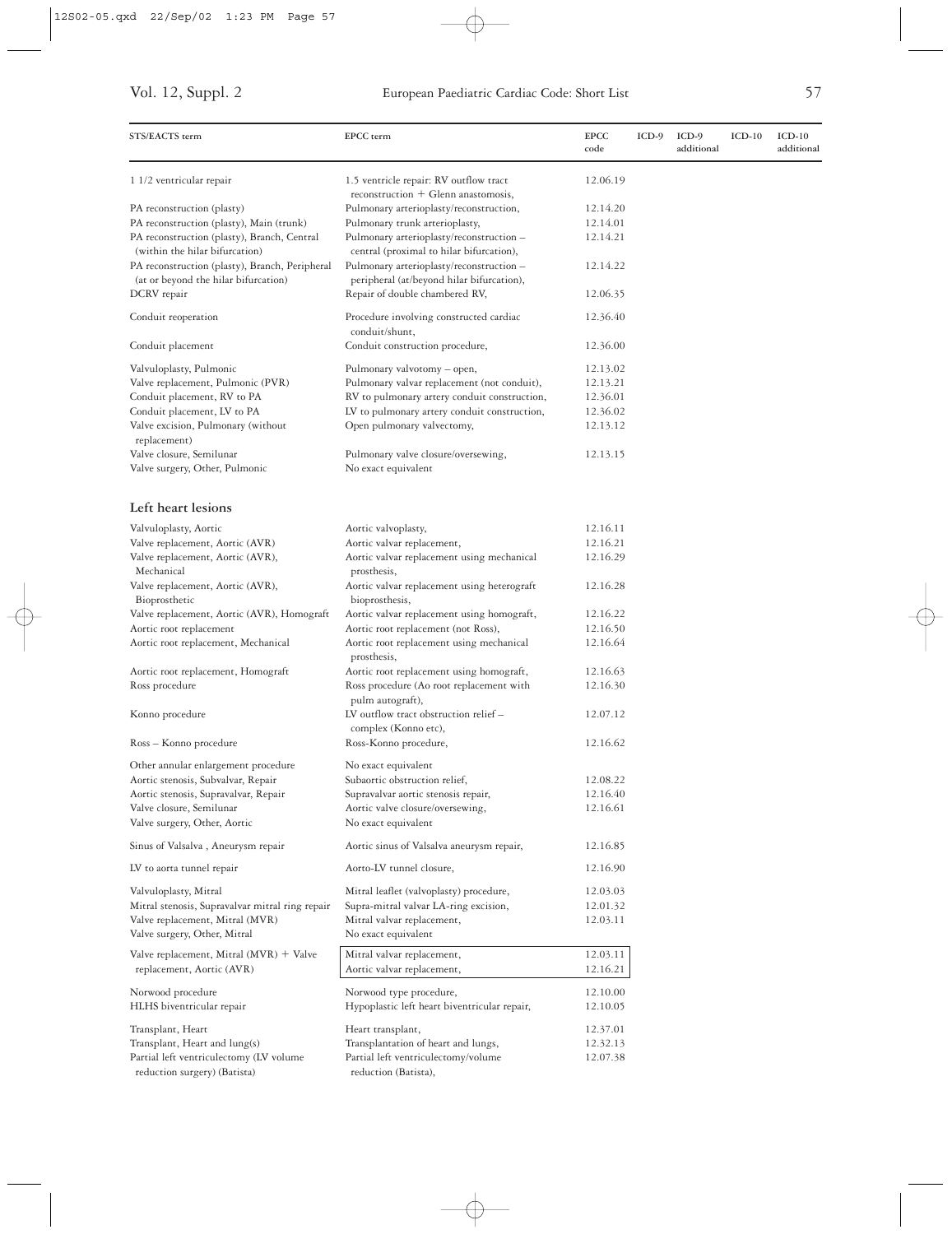| ×<br>×.                | ٠<br>ł,                 |
|------------------------|-------------------------|
| ×<br>I<br>I<br>۰,<br>٧ | ٠<br>۰.<br>×<br>×<br>۰. |

| STS/EACTS term                                                                    | EPCC term                                                                                                             | <b>EPCC</b><br>code  | $ICD-9$ | ICD-9<br>additional | $ICD-10$ | $ICD-10$<br>additional |
|-----------------------------------------------------------------------------------|-----------------------------------------------------------------------------------------------------------------------|----------------------|---------|---------------------|----------|------------------------|
| Pericardial drainage procedure<br>Pericardiectomy<br>Pericardial procedure, Other | Pericardiocentesis,<br>Pericardiectomy,<br>No exact equivalent                                                        | 12.32.40<br>12.32.09 |         |                     |          |                        |
| Single ventricle                                                                  |                                                                                                                       |                      |         |                     |          |                        |
| Fontan<br>Fontan, Atrio-pulmonary connection                                      | Fontan type procedure,<br>Fontan procedure with direct atrio-pulmonary<br>anastomosis,                                | 12.30.01<br>12.30.32 |         |                     |          |                        |
| Fontan, Atrio-ventricular connection                                              | Fontan procedure with atrio-ventricular connection,                                                                   | 12.30.13             |         |                     |          |                        |
| Fontan, TCPC, Lateral tunnel,<br>Fenestrated                                      | Total cavopulmonary conn (TCPC) with<br>lateral atrial tunnel,<br>Fenestration of Fontan type connection,             | 12.30.51<br>12.30.27 |         |                     |          |                        |
| Fontan, TCPC, Lateral tunnel,<br>Non-fenestrated                                  | Total cavopulmonary conn (TCPC) with<br>lateral atrial tunnel,                                                        | 12.30.51             |         |                     |          |                        |
|                                                                                   | Fontan-type connection without fenestration,                                                                          | 12.30.28             |         |                     |          |                        |
| Fontan, TCPC, Lateral tunnel                                                      | Total cavopulmonary conn (TCPC) with<br>lateral atrial tunnel,                                                        | 12.30.51             |         |                     |          |                        |
| Fontan, TCPC, External conduit,<br>Fenestrated                                    | Total cavopulmonary conn (TCPC) using<br>extracardiac IVC-PA conduit,                                                 | 12.30.54             |         |                     |          |                        |
|                                                                                   | Fenestration of Fontan type connection,                                                                               | 12.30.27             |         |                     |          |                        |
| Fontan, TCPC, External conduit,<br>Non-fenestrated                                | Total cavopulmonary conn (TCPC) using<br>extracardiac IVC-PA conduit,<br>Fontan-type connection without fenestration, | 12.30.54<br>12.30.28 |         |                     |          |                        |
| Fontan, TCPC, External conduit                                                    | Total cavopulmonary conn (TCPC) using<br>extracardiac IVC-PA conduit,                                                 | 12.30.54             |         |                     |          |                        |
| Fontan, Other                                                                     | No exact equivalent                                                                                                   |                      |         |                     |          |                        |
| Transposition of the great arteries                                               |                                                                                                                       |                      |         |                     |          |                        |
| Congenitally corrected TGA repair                                                 | Congenitally corrected TGA repair,                                                                                    | 12.27.46             |         |                     |          |                        |
| Congenitally corrected TGA repair,<br>Atrial Switch and ASO (Double switch)       | Congenitally corrected TGA repair,<br>Arterial and atrial switch procedures (double switch), 12.29.25                 | 12.27.46             |         |                     |          |                        |
| Congenitally corrected TGA repair,<br>Atrial Switch and Rastelli                  | Congenitally corrected TGA repair,<br>Arterial switch and Rastelli procedures,                                        | 12.27.46<br>12.29.26 |         |                     |          |                        |
| Congenitally corrected TGA repair,<br>VSD closure                                 | Congenitally corrected TGA repair,<br>VSD closure,                                                                    | 12.27.46<br>12.08.01 |         |                     |          |                        |
| Congenitally corrected TGA repair,<br>VSD closure and LV to PA conduit            | Congenitally corrected TGA repair,<br>VSD closure,                                                                    | 12.27.46<br>12.08.01 |         |                     |          |                        |
| Congenitally corrected TGA repair, Other                                          | No exact equivalent                                                                                                   |                      |         |                     |          |                        |
| Arterial switch operation (ASO)                                                   | Arterial switch procedure,                                                                                            | 12.29.21             |         |                     |          |                        |
| Arterial switch operation (ASO) and<br>VSD repair                                 | Arterial switch procedure,<br>VSD closure,                                                                            | 12.29.21<br>12.08.01 |         |                     |          |                        |
| Senning                                                                           | Senning procedure (atrial inversion),                                                                                 | 12.29.01             |         |                     |          |                        |
| Senning + PA debanding                                                            | Senning procedure (atrial inversion),<br>Pulmonary trunk band removal (de-band),                                      | 12.29.01<br>12.14.03 |         |                     |          |                        |
| Senning + VSD repair                                                              | Senning procedure (atrial inversion),<br>VSD closure,                                                                 | 12.29.01<br>12.08.01 |         |                     |          |                        |
| Mustard                                                                           | Mustard procedure (atrial inversion),                                                                                 | 12.29.02             |         |                     |          |                        |
| Mustard + PA debanding                                                            | Mustard procedure (atrial inversion),<br>Pulmonary trunk band removal (de-band),                                      | 12.29.02<br>12.14.03 |         |                     |          |                        |
| Mustard + VSD repair                                                              | Mustard procedure (atrial inversion),<br>VSD closure,                                                                 | 12.29.02<br>12.08.01 |         |                     |          |                        |

 $\phi$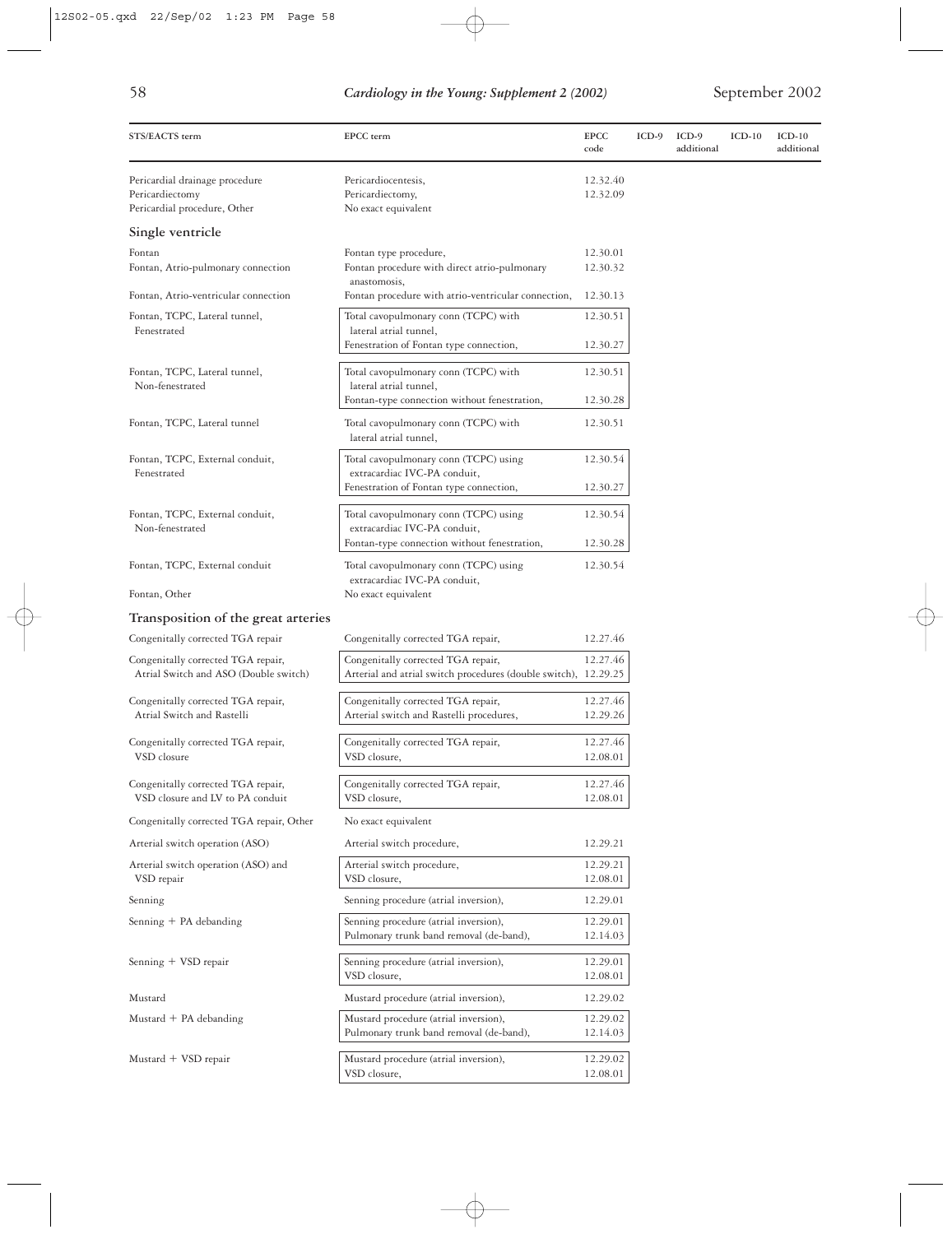| STS/EACTS term                                                                      | EPCC term                                                                                                                    | <b>EPCC</b><br>code  | $ICD-9$ | $ICD-9$<br>additional | $ICD-10$ | $ICD-10$<br>additional |
|-------------------------------------------------------------------------------------|------------------------------------------------------------------------------------------------------------------------------|----------------------|---------|-----------------------|----------|------------------------|
| Rastelli                                                                            | Rastelli procedure: LV to Ao via VSD &<br>RV to pulm trunk conduit,                                                          | 12.29.11             |         |                       |          |                        |
| Rastelli + VSD creation/enlargement                                                 | Rastelli procedure: LV to Ao via VSD &<br>RV to pulm trunk conduit,<br>VSD enlargement/creation,                             | 12.29.11<br>12.08.35 |         |                       |          |                        |
| <b>REV</b>                                                                          | REV procedure: LV to Ao via VSD & direct<br>RV-PA anast (Lecompte),                                                          | 12.27.45             |         |                       |          |                        |
| $REV + VSD$ creation/enlargement                                                    | REV procedure: LV to Ao via VSD & direct<br>RV-PA anast (Lecompte),<br>VSD enlargement/creation,                             | 12.27.45<br>12.08.35 |         |                       |          |                        |
| TGA, Other procedures (Nikaido,<br>Kawashima, LV-PA conduit, other)                 | No exact equivalent                                                                                                          |                      |         |                       |          |                        |
| <b>DORV</b>                                                                         |                                                                                                                              |                      |         |                       |          |                        |
| DORV repair<br>DORV, Intraventricular tunnel repair                                 | Double outlet RV repair,<br>Double outlet RV repair with intraventricular<br>tunnel,                                         | 12.29.20<br>12.27.02 |         |                       |          |                        |
| <b>DOLV</b>                                                                         |                                                                                                                              |                      |         |                       |          |                        |
| DOLV repair                                                                         | Double outlet LV repair,                                                                                                     | 12.27.50             |         |                       |          |                        |
| Thoracic arteries and veins                                                         |                                                                                                                              |                      |         |                       |          |                        |
| Coartation repair<br>Coarctation repair, End to end                                 | Coarctation/hypoplasia of aorta repair,<br>Aortic coarct/hypoplasia repair: resection &<br>end/end anast,                    | 12.18.00<br>12.18.01 |         |                       |          |                        |
| Coarctation repair, End to end, Extended                                            | Aortic coarct/hypoplasia repair: extended<br>resection & end/end anast,                                                      | 12.18.10             |         |                       |          |                        |
| Coarctation repair, Subclavian flap                                                 | Aortic coarct/hypoplasia repair:<br>subclavian flap aortoplasty,                                                             | 12.18.03             |         |                       |          |                        |
| Coarctation repair, Patch aortoplasty<br>Coarctation repair, Interposition graft    | Aortic coarct/hypoplasia repair: patch aortoplasty,<br>Aortic coarct/hypoplasia repair: resection +<br>insertion tube graft, | 12.18.02<br>12.18.15 |         |                       |          |                        |
| Coartation repair, Other<br>Aortic arch repair                                      | No exact equivalent<br>Aortic arch repair,                                                                                   | 12.18.30             |         |                       |          |                        |
| Anomalous origin of coronary artery from<br>pulmonary artery repair                 | Anomalous coronary artery<br>(eg ALCAPA) repair,                                                                             | 12.23.00             |         |                       |          |                        |
| Coronary artery fistula ligation                                                    | Ligation of coronary fistula,                                                                                                | 12.23.11             |         |                       |          |                        |
| Coronary artery bypass                                                              | Coronary arterial bypass graft (CABG) procedure,                                                                             | 12.23.08             |         |                       |          |                        |
| Coronary artery bypass + Valve replacement,<br>Aortic (AVR)                         | Coronary arterial bypass graft (CABG) procedure,<br>Aortic valvar replacement,                                               | 12.23.08<br>12.16.21 |         |                       |          |                        |
| Coronary artery bypass + Valve replacement,                                         | Coronary arterial bypass graft (CABG) procedure,                                                                             | 12.23.08             |         |                       |          |                        |
| Aortic (AVR) + Valve replacement,                                                   | Aortic valvar replacement,                                                                                                   | 12.16.21             |         |                       |          |                        |
| Mitral (MVR)                                                                        | Mitral valvar replacement,                                                                                                   | 12.03.11             |         |                       |          |                        |
| Coronary artery bypass + Valve replacement,<br>Aortic (AVR) + Valvuloplasty, Mitral | Coronary arterial bypass graft (CABG) procedure,<br>Aortic valvar replacement,                                               | 12.23.08<br>12.16.21 |         |                       |          |                        |
|                                                                                     | Mitral leaflet (valvoplasty) procedure,                                                                                      | 12.03.03             |         |                       |          |                        |
| Coronary artery bypass + Valve replacement,<br>Mitral (MVR)                         | Coronary arterial bypass graft (CABG) procedure,<br>Mitral valvar replacement,                                               | 12.23.08<br>12.03.11 |         |                       |          |                        |
| Coronary artery bypass + Valvuloplasty,<br>Mitral                                   | Coronary arterial bypass graft (CABG) procedure,<br>Mitral leaflet (valvoplasty) procedure,                                  | 12.23.08<br>12.03.03 |         |                       |          |                        |
| Coronary artery procedure, Other                                                    | No exact equivalent                                                                                                          |                      |         |                       |          |                        |
| Interrupted aortic arch repair                                                      | Interrupted aortic arch repair,                                                                                              | 12.21.00             |         |                       |          |                        |
| Interrupted aortic arch repair +<br>AP window repair                                | Interrupted aortic arch repair,<br>Aortopulmonary window closure,                                                            | 12.21.00<br>12.12.01 |         |                       |          |                        |

 $\bigoplus$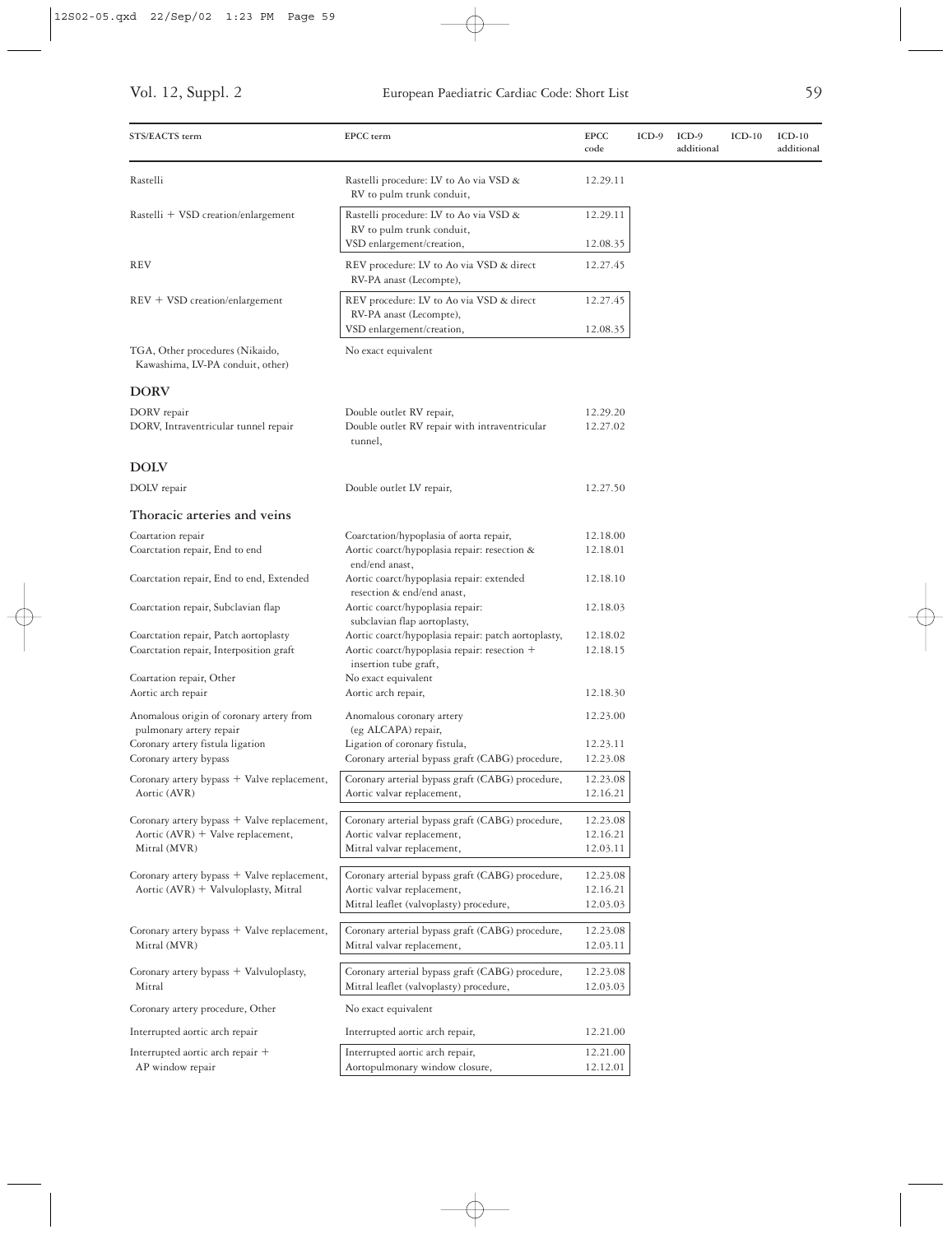| STS/EACTS term                                                                                                                 | EPCC term                                                                                                                                      | <b>EPCC</b><br>code              | $ICD-9$ | ICD-9<br>additional | $ICD-10$ | $ICD-10$<br>additional |
|--------------------------------------------------------------------------------------------------------------------------------|------------------------------------------------------------------------------------------------------------------------------------------------|----------------------------------|---------|---------------------|----------|------------------------|
| PDA closure<br>PDA closure, Surgical<br>PDA closure, Device                                                                    | Arterial duct (PDA) closure,<br>Patent arterial duct (PDA) closure - surgical,<br>Arterial duct (PDA) closure with<br>transluminal prosthesis, | 12.24.10<br>12.24.20<br>12.24.04 |         |                     |          |                        |
| Vascular ring repair<br>Pulmonary artery sling repair                                                                          | Vascular ring procedure,<br>Pulmonary arterial sling repair,                                                                                   | 12.17.11<br>12.17.32             |         |                     |          |                        |
| Aortic aneurysm repair<br>Aortic dissection repair                                                                             | Aorta aneurysm repair,<br>Aortic dissection repair,                                                                                            | 12.16.42<br>12.16.59             |         |                     |          |                        |
| Lung disease                                                                                                                   |                                                                                                                                                |                                  |         |                     |          |                        |
| Lung biopsy<br>Transplant, Lung(s)<br>Lung procedure, Other                                                                    | Lung biopsy procedure,<br>No exact equivalent<br>No exact equivalent                                                                           | 12.32.06                         |         |                     |          |                        |
| Pectus repair<br>Tracheal procedure                                                                                            | Anterior chest wall (pectus) repair,<br>Tracheal procedure (DESCRIBE),                                                                         | 12.65.23<br>12.64.20             |         |                     |          |                        |
| Electrophysiologic                                                                                                             |                                                                                                                                                |                                  |         |                     |          |                        |
| Pacemaker Implantation, Permanent<br>Pacemaker procedure<br>ICD (AICD) Implantation                                            | Pacemaker system placement: permanent,<br>Pacemaker procedure,<br>Automatic cardioverter & defibrillator (AICD)<br>implantation,               | 12.34.67<br>12.34.68<br>12.42.31 |         |                     |          |                        |
| ICD (AICD) ([Automatic] implantable<br>cardioverter defibrillator) procedure                                                   | Automatic cardioverter & defibrillator (AICD)<br>procedure (DESCRIBE),                                                                         | 12.42.39                         |         |                     |          |                        |
| Arrhythmia surgery<br>Arrhythmia surgery - atrial, Surgical ablation<br>Arrhythmia surgery - ventricular, Surgical<br>ablation | Arrhythmia surgical procedure,<br>Open ablation procedure for atrial arrhythmia,<br>Open ablation procedure for ventricular<br>arrhythmia,     | 12.35.40<br>12.35.80<br>12.35.81 |         |                     |          |                        |
| Interventional cardiology procedures                                                                                           |                                                                                                                                                |                                  |         |                     |          |                        |
| ASD creation, Balloon septostomy<br>(BAS) (Rashkind)                                                                           | Balloon atrial septostomy by<br>pull back (Rashkind),                                                                                          | 12.01.41                         |         |                     |          |                        |
| ASD creation, Blade septostomy<br><b>Balloon</b> dilation<br>Stent placement<br>Device closure                                 | Blade atrial septostomy,<br>No exact equivalent<br>No exact equivalent<br>No exact equivalent                                                  | 12.01.44                         |         |                     |          |                        |
| RF ablation<br>Coil embolization                                                                                               | Transluminal radiofrequency procedure<br>for arrhythmia,<br>No exact equivalent                                                                | 12.35.48                         |         |                     |          |                        |
|                                                                                                                                |                                                                                                                                                |                                  |         |                     |          |                        |
| Palliative procedures<br>Shunt, Systemic to pulmonary                                                                          | Systemic-to-pulmonary arterial shunt procedure,                                                                                                | 12.31.30                         |         |                     |          |                        |
| Shunt, Systemic to pulmonary, Modified<br>Blalock-Taussig Shunt (MBTS)                                                         | Modified Blalock interposition shunt,                                                                                                          | 12.31.46                         |         |                     |          |                        |
| Shunt, Systemic to pulmonary, Central<br>(from aorta or to main pulmonary artery)                                              | Central systemic-PA interposition shunt,                                                                                                       | 12.31.06                         |         |                     |          |                        |
| Shunt, Systemic to pulmonary, Other<br>Shunt, Ligation and takedown                                                            | No exact equivalent<br>Closure of systemic-to-PA shunt,                                                                                        | 12.31.31                         |         |                     |          |                        |
| PA banding (PAB)<br>PA debanding                                                                                               | Pulmonary trunk band (PA band),<br>Pulmonary trunk band removal (de-band),                                                                     | 12.14.02<br>12.14.03             |         |                     |          |                        |
| PA Banding (PAB) + Shunt, Systemic                                                                                             | Pulmonary trunk band (PA band),                                                                                                                | 12.14.02                         |         |                     |          |                        |
| to pulmonary                                                                                                                   | Systemic-to-pulmonary arterial shunt procedure,                                                                                                | 12.31.30                         |         |                     |          |                        |
| Damus-Kaye-Stansel procedure (DKS)<br>(creation of AP anastomosis without<br>arch reconstruction)                              | Damus-Kaye-Stansel type procedure: pulm trunk<br>to aorta end/side anastomosis,                                                                | 12.09.03                         |         |                     |          |                        |
| Bidirectional cavopulmonary anastomosis<br>(BDCPA) (bidirectional Glenn)                                                       | Bidirectional superior cavopulmonary (Glenn)<br>anastomosis,                                                                                   | 12.31.11                         |         |                     |          |                        |
| Glenn (Unidirectional cavopulmonary<br>anastomosis) (unidirectional Glenn)                                                     | Unidirectional superior cavopulmonary (Glenn)<br>anastomosis,                                                                                  | 12.31.45                         |         |                     |          |                        |

 $\oplus$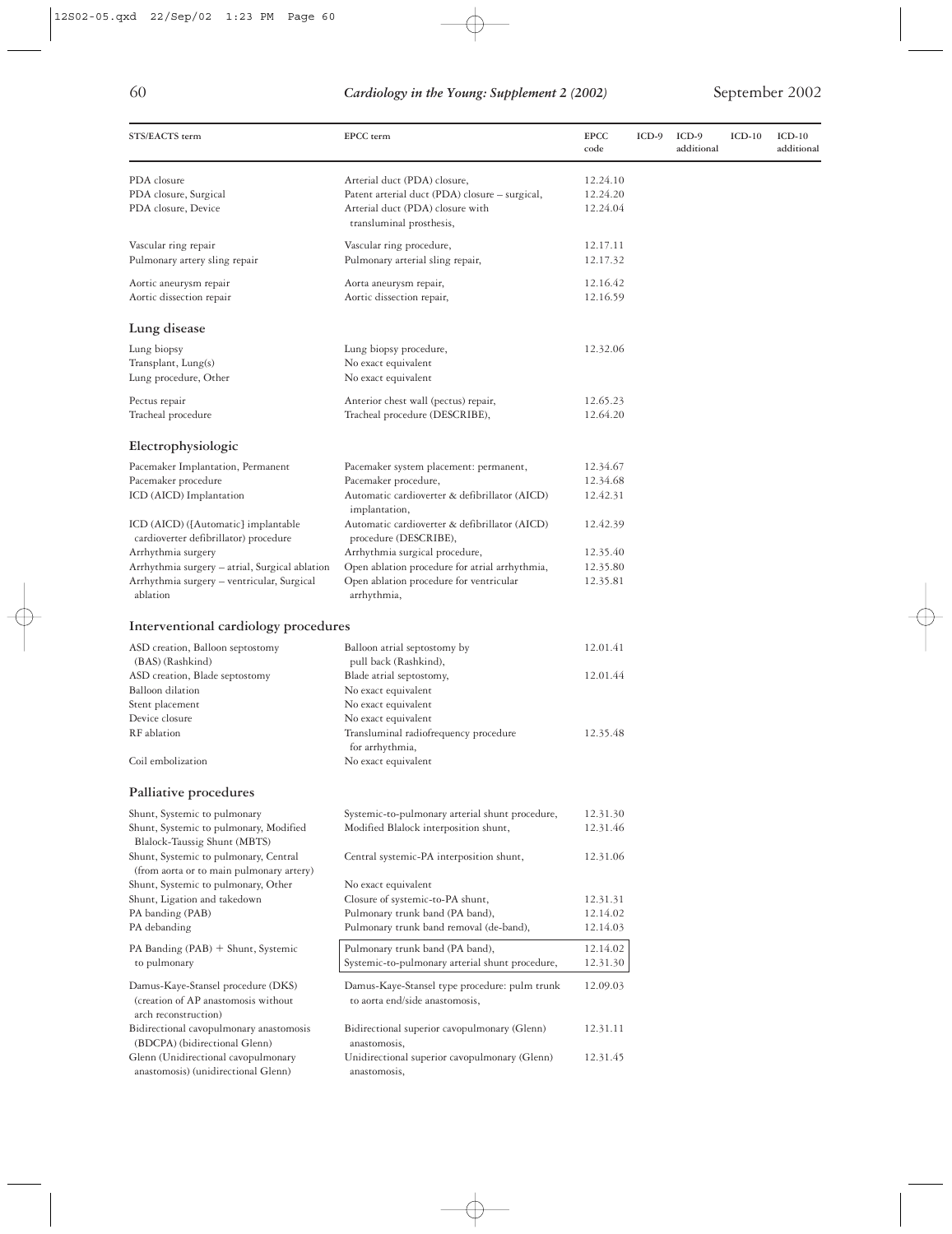| STS/EACTS term                                                                                   | EPCC term                                                              | <b>EPCC</b><br>code | $ICD-9$ | $ICD-9$<br>additional | $ICD-10$ | $ICD-10$<br>additional |
|--------------------------------------------------------------------------------------------------|------------------------------------------------------------------------|---------------------|---------|-----------------------|----------|------------------------|
| Bilateral bidirectional cavopulmonary<br>anastomosis (BBDCPA) (bilateral<br>bidirectional Glenn) | Bilateral bidirectional superior cavopulmonary<br>(Glenn) anastomoses, | 12.31.44            |         |                       |          |                        |
| Hemifontan<br>Palliation, Other                                                                  | Hemi-Fontan procedure,<br>No equivalent                                | 12.31.15            |         |                       |          |                        |
| Miscellaneous                                                                                    |                                                                        |                     |         |                       |          |                        |
| Aneurysm, Ventricular, Right, Repair                                                             | RV aneurysm repair,                                                    | 12.06.38            |         |                       |          |                        |
| Aneurysm, Ventricular, Left, Repair                                                              | LV aneurysm repair,                                                    | 12.07.37            |         |                       |          |                        |
| Aneurysm, Pulmonary artery, Repair                                                               | Pulmonary aneurysm repair,                                             | 12.15.24            |         |                       |          |                        |
| Atrial baffle procedure                                                                          | Atrial baffle procedure,                                               | 12.01.52            |         |                       |          |                        |
| Cardiac tumor resection                                                                          | Heart tumour resection,                                                | 12.32.10            |         |                       |          |                        |
| Pulmonary AV fistula repair/occlusion                                                            | Pulmonary arteriovenous fistula closure,                               | 12.25.07            |         |                       |          |                        |
| Ligation, Pulmonary artery                                                                       | Pulmonary artery ligation,                                             | 12.14.31            |         |                       |          |                        |
| Pulmonary embolectomy                                                                            | Pulmonary embolectomy,                                                 | 12.15.48            |         |                       |          |                        |
| Pleural drainage procedure                                                                       | Insertion of pleural tube drain,                                       | 12.32.80            |         |                       |          |                        |
| Pleural procedure, Other                                                                         | No exact equivalent                                                    |                     |         |                       |          |                        |
| Ligation, Thoracic duct                                                                          | Thoracic duct occlusion,                                               | 12.32.28            |         |                       |          |                        |
| Decortication                                                                                    | Lung decortication,                                                    | 12.66.01            |         |                       |          |                        |
| Esophageal procedure                                                                             | No exact equivalent                                                    |                     |         |                       |          |                        |
| Bronchoscopy                                                                                     | Bronchoscopy,                                                          | 12.64.00            |         |                       |          |                        |
| Diaphragm plication                                                                              | Plication of hemidiaphragm,                                            | 12.32.70            |         |                       |          |                        |
| Diaphragm procedure, Other                                                                       | No exact equivalent                                                    |                     |         |                       |          |                        |
| Intra-aortic balloon pump (IABP) insertion                                                       | Intra-aortic balloon pump (IABP) insertion,                            | 12.87.10            |         |                       |          |                        |
| ECMO procedure                                                                                   | Cardiac support using ECMO circuitry,                                  | 12.87.25            |         |                       |          |                        |
| Right/Left heart assist device procedure                                                         | Ventricular assist device implantation,                                | 12.87.21            |         |                       |          |                        |
| VATS (video assisted thoracoscopic surgery)                                                      | Thoracoscopic approach (VATS),                                         | 12.40.06            |         |                       |          |                        |
| Minimally invasive procedure                                                                     | Minimally invasive procedure,                                          | 12.40.13            |         |                       |          |                        |
| Bypass for non-cardiac lesion                                                                    | Cardiopulmonary bypass for non-cardiac lesion,                         | 12.00.92            |         |                       |          |                        |
| Delayed sternal closure                                                                          | Delayed closure of sternum,                                            | 12.65.60            |         |                       |          |                        |
| Mediastinal exploration                                                                          | Mediastinal exploration,                                               | 12.65.05            |         |                       |          |                        |
| Mediastinal procedure                                                                            | Mediastinal procedure,                                                 | 12.65.06            |         |                       |          |                        |
| Sternotomy wound drainage                                                                        | Sternotomy wound drainage,                                             | 12.65.56            |         |                       |          |                        |
| Organ procurement                                                                                | No exact equivalent                                                    |                     |         |                       |          |                        |
| Thoracotomy, Other                                                                               | No exact equivalent                                                    |                     |         |                       |          |                        |
| Cardiotomy, Other                                                                                | No exact equivalent                                                    |                     |         |                       |          |                        |
| Cardiac procedure, Other                                                                         | No exact equivalent                                                    |                     |         |                       |          |                        |
| Thoracic and/or mediastinal procedure, Other                                                     | No exact equivalent                                                    |                     |         |                       |          |                        |
| Peripheral vascular procedure, Other                                                             | No exact equivalent                                                    |                     |         |                       |          |                        |
| Miscellaneous procedure, Other                                                                   | No exact equivalent                                                    |                     |         |                       |          |                        |
| Other                                                                                            | No exact equivalent                                                    |                     |         |                       |          |                        |
|                                                                                                  |                                                                        |                     |         |                       |          |                        |

### **Appendix VI – Complications Short List**

| None                                                                             | No post-procedural complications,                                     | 15.90.03 |       |        |       |       |
|----------------------------------------------------------------------------------|-----------------------------------------------------------------------|----------|-------|--------|-------|-------|
| Reoperation during this admission<br>(unplanned reoperation)                     | Unplanned reoperation during current<br>admission,                    | 15.43.06 |       |        |       |       |
| Postoperative cardiac arrest                                                     | Cardiac arrest following procedure,                                   | 15.00.02 | 997.1 |        | I97.8 |       |
| Postoperative mechanical circulatory support<br>(IABP, VAD, ECMO, or CPS)        | Post-procedural requirement for mechanical<br>circulatory support,    | 15.00.09 | 997.1 |        | I97.8 |       |
| Postoperative complete AV block requiring<br>temporary pacemaker                 | Post-procedural complete AV block – requiring<br>temporary pacemaker, | 11.06.32 | 997.1 |        | I44.2 | Y83.8 |
| Postoperative complete AV block requiring<br>permanent pacemaker                 | Post-procedural complete AV block - requiring<br>permanent pacemaker, | 11.06.33 | 997.1 |        | I44.2 | Y83.8 |
| Postoperative arrhythmia                                                         | Arrhythmia following procedure,                                       | 15.60.02 | 997.1 |        | 197.8 | I49.9 |
| Postoperative low cardiac output                                                 | Post-procedural low cardiac output,                                   | 15.00.03 | 997.1 |        | I97.1 |       |
| Postoperative acidosis                                                           | Post-procedural acidosis,                                             | 15.80.15 | 276.2 | E878.8 | E87.2 | Y83.8 |
| Sternum left open                                                                | Delayed closure of sternum,                                           | 12.65.60 |       |        |       |       |
| Pericardial effusion requiring drainage                                          | Pericardial effusion requiring drainage,                              | 15.83.00 | 423.9 | E878.8 | I31.3 | Y83.8 |
| Systemic vein obstruction                                                        | Systemic vein obstruction,                                            | 10.30.09 | 459.2 |        | I87.1 |       |
| Pulmonary vein obstruction                                                       | Pulmonary vein obstruction,                                           | 15.05.03 | 459.2 | E878.8 | I28.8 | Y83.8 |
| Postoperative pulmonary hypertension crises<br>(PA pressure > systemic pressure) | Post-procedural pulmonary hypertensive crises,                        | 15.80.22 | 518.5 | E878.8 | J95.8 |       |